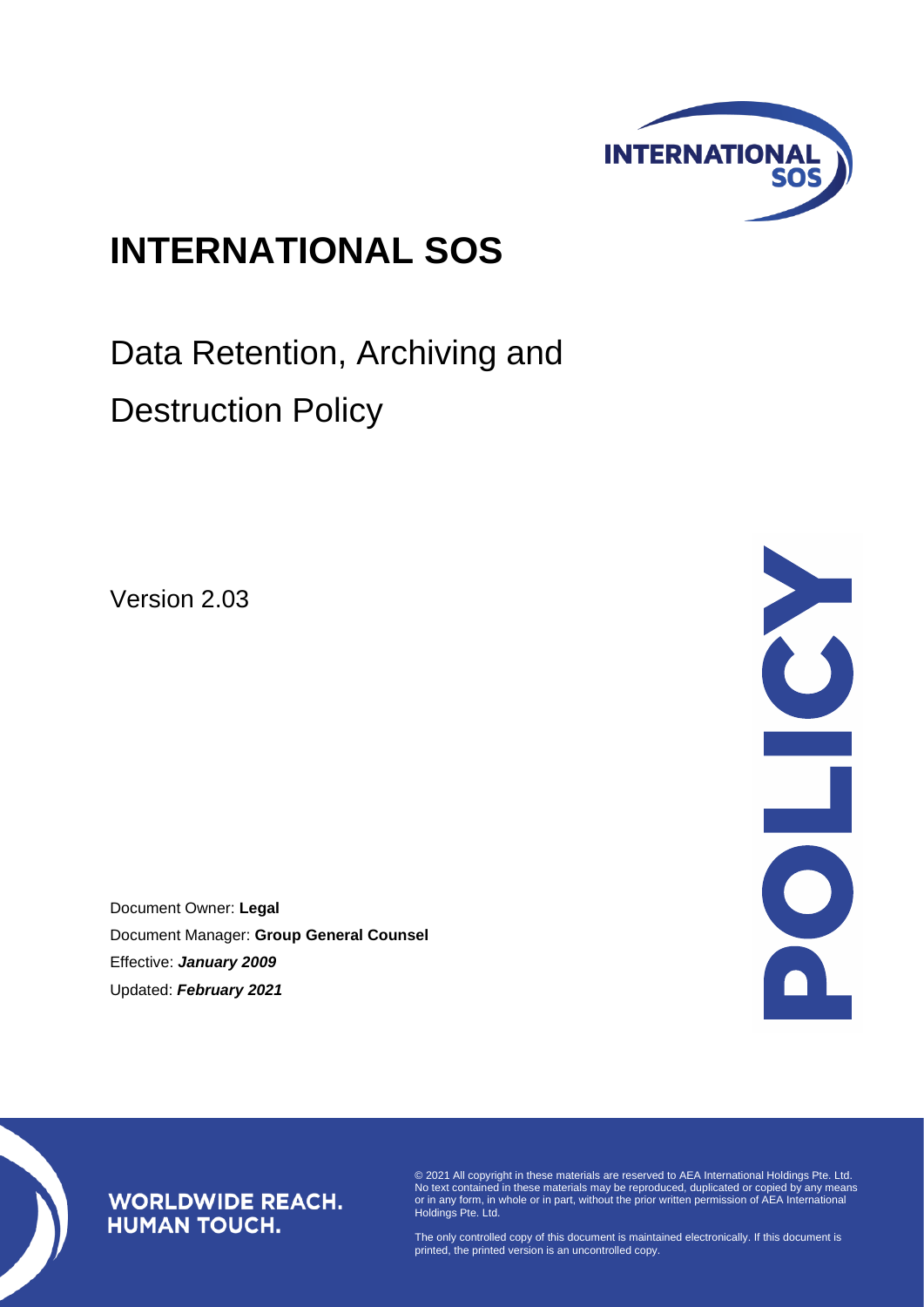

| <b>Group</b>           |                                 | <b>INTERNATIONAL SOS</b><br>Data Retention, Archiving and Destruction Policy                                                                                                                                                                                              |                                                          |                                                                                                                                   |                              |                                            | <b>Policy</b>                |                              |                   |
|------------------------|---------------------------------|---------------------------------------------------------------------------------------------------------------------------------------------------------------------------------------------------------------------------------------------------------------------------|----------------------------------------------------------|-----------------------------------------------------------------------------------------------------------------------------------|------------------------------|--------------------------------------------|------------------------------|------------------------------|-------------------|
|                        | <b>DOCUMENT OWNER:</b><br>Legal |                                                                                                                                                                                                                                                                           |                                                          |                                                                                                                                   |                              |                                            |                              |                              |                   |
| <b>EFFECTIVE DATE:</b> |                                 | January 2009                                                                                                                                                                                                                                                              | <b>DOCUMENT MANAGER:</b><br><b>Group General Counsel</b> |                                                                                                                                   |                              |                                            |                              |                              |                   |
|                        |                                 |                                                                                                                                                                                                                                                                           | <b>Revision History</b>                                  |                                                                                                                                   |                              |                                            |                              |                              |                   |
| <b>Revision</b>        | <b>Rev. Date</b>                | <b>Description</b>                                                                                                                                                                                                                                                        | <b>Prepared by</b>                                       | <b>Reviewed by</b>                                                                                                                |                              | <b>Date</b>                                | <b>Approved by</b>           |                              | Date              |
| 1.00                   | January 2009                    | <b>Original Document</b>                                                                                                                                                                                                                                                  | Group GM Compliance                                      | <b>Group General Counsel</b>                                                                                                      |                              | January 2009                               | Group Managing<br>Director   |                              | January 2009      |
| 1.01                   | May 2009                        | Format to Documents Policy compliant                                                                                                                                                                                                                                      | Group GM Compliance                                      |                                                                                                                                   | <b>Group General Counsel</b> | May 2009                                   | <b>Group General Counsel</b> |                              | May 2009          |
| 1.02                   | December<br>2009                | Amended Document Classification from "Intl.SOS Internal" to "Public" and<br>placed the Policy on www.internationalsos.com website for client tender<br>purposes                                                                                                           | Group Manager Compliance                                 |                                                                                                                                   | <b>Group General Counsel</b> | December<br>2009                           | <b>Group General Counsel</b> |                              | December 2009     |
| 1.03                   | March 2013                      | Standard review and update of at least once every 3 years according to<br>Documents policy                                                                                                                                                                                | Group GM Legal                                           | <b>Group General Counsel</b>                                                                                                      |                              | March 2013                                 | <b>Group General Counsel</b> |                              | <b>March 2013</b> |
| 1.04                   | <b>July 2013</b>                | Amended Document Classification from "Public" to "Intl.SOS Internal" and<br>removed the Policy from www.internationalsos.com website                                                                                                                                      | Group Manager Compliance                                 |                                                                                                                                   | <b>Group General Counsel</b> | <b>July 2013</b>                           | <b>Group General Counsel</b> |                              | <b>July 2013</b>  |
| 1.05                   | <b>July 2014</b>                | Changed Document Classification from "Intl.SOS Internal" to Public"<br>$\bullet$<br>Amended Retention Policy, Archiving Policy, Destruction Policy<br>Included exceptions to the retention period<br>Amended Annex 1 and 2<br>$\bullet$                                   | Group GM Legal                                           | <b>ISMC</b>                                                                                                                       |                              | <b>July 2014</b>                           |                              | <b>Group General Counsel</b> | August 2014       |
| 1.06                   | January 2015                    | Minor tweak to paragraph 2.3                                                                                                                                                                                                                                              | Group Manager Compliance                                 | Group GM Legal                                                                                                                    |                              | January 2015                               |                              | <b>Group General Counsel</b> | January 2015      |
| 1.07                   | February 2015                   | Transfer contents to new Policy template with new Intl.SOS logo                                                                                                                                                                                                           | Group Manager Compliance                                 | Group GM Legal                                                                                                                    |                              | February 2015                              |                              | <b>Group General Counsel</b> | February 2015     |
| 1.08                   | February 2016                   | Annual review of Policy according to Documents Policy                                                                                                                                                                                                                     | Group Manager Compliance                                 | <b>Group General Counsel</b>                                                                                                      |                              | March 2016<br><b>Group General Counsel</b> |                              |                              | March 2016        |
| 1.09                   | September<br>2016               | Update to requirements for retention of Aspire Lifestyles Concierge Centres                                                                                                                                                                                               | <b>Chief Security Officer</b>                            | Group GM Aspire Lifestyles<br>Operations, Group Senior<br>Manager, Concierge<br>Operations Group Information<br>Security Director |                              | September<br>2016                          |                              | <b>Group General Counsel</b> | September<br>2016 |
| 1.10                   | March 2017                      | Minor typo error in Annex 1 Definition of "Active Use"                                                                                                                                                                                                                    | Group Manager Compliance                                 | Group GM Legal                                                                                                                    |                              | March 2017                                 |                              | <b>Group General Counsel</b> | March 2017        |
| 2.00                   | December<br>2017                | Extensive revisions introducing Data Asset and local data inventories, update to<br>retention periods, distinction between Personal Data, Account Data and other<br>Data, distinction between Documents and Records, addition of Appendix 2:<br>Document and Record Types | Data Protection Officer Europe                           | <b>Chief Security Officer</b><br>Chief Data Privacy Officer                                                                       |                              | August 2018                                |                              | <b>Group General Counsel</b> | August 2018       |
| 2.01                   | August 2019                     | • Adds and clarifies definition "Data Processing" (1.2.8)<br>• Definitions and diagram to clarify Data Processing, back-up and archival (1.3.)<br>• Replacement of departmental record requirements with Data Inventories (2.0)<br>• Clarify retention periods (3.1)      | Data Protection Officer Europe                           | <b>Chief Security Officer</b><br>Chief Data Privacy Officer                                                                       |                              | August 2019                                |                              | <b>Group General Counsel</b> | August 2019       |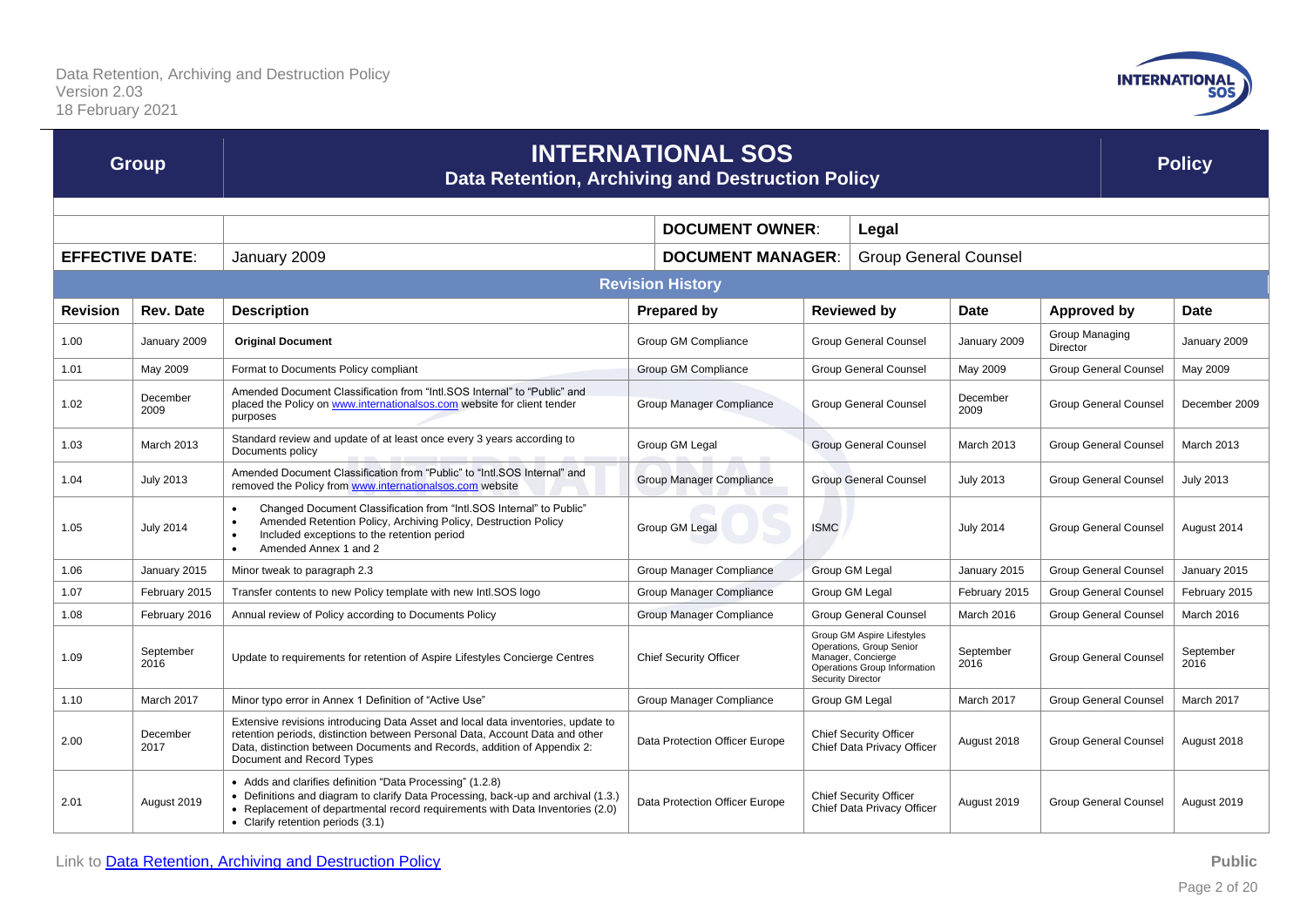

| <b>Group</b>                                                                                                                                                                                                                                                                                                |                  | <b>INTERNATIONAL SOS</b><br>Data Retention, Archiving and Destruction Policy |                                                                                                       |                                   |  |                    | <b>Policy</b>                          |             |                  |
|-------------------------------------------------------------------------------------------------------------------------------------------------------------------------------------------------------------------------------------------------------------------------------------------------------------|------------------|------------------------------------------------------------------------------|-------------------------------------------------------------------------------------------------------|-----------------------------------|--|--------------------|----------------------------------------|-------------|------------------|
| <b>DOCUMENT OWNER:</b><br>Legal                                                                                                                                                                                                                                                                             |                  |                                                                              |                                                                                                       |                                   |  |                    |                                        |             |                  |
| <b>EFFECTIVE DATE:</b>                                                                                                                                                                                                                                                                                      |                  | January 2009                                                                 | <b>DOCUMENT MANAGER:</b><br><b>Group General Counsel</b>                                              |                                   |  |                    |                                        |             |                  |
|                                                                                                                                                                                                                                                                                                             |                  |                                                                              | <b>Revision History</b>                                                                               |                                   |  |                    |                                        |             |                  |
| <b>Revision</b>                                                                                                                                                                                                                                                                                             | <b>Rev. Date</b> | <b>Description</b>                                                           | <b>Prepared by</b>                                                                                    | <b>Reviewed by</b><br><b>Date</b> |  | <b>Approved by</b> |                                        | <b>Date</b> |                  |
| 2.02                                                                                                                                                                                                                                                                                                        | December<br>2020 | Update retention period for call recordings (3.1)                            | <b>Group Deputy Director</b><br><b>Assistance Operations;</b><br>Head, Group Business<br>Applications | <b>Chief Security</b><br>Officer  |  | January<br>2021    | <b>Group General</b><br>Counsel & ISMC |             | February<br>2021 |
| 2.03                                                                                                                                                                                                                                                                                                        | February<br>2021 | Update retention period for call recordings (3.1)<br>IN LEENN                | <b>Group Deputy Director</b><br><b>Assistance Operations;</b><br>Head, Group Business<br>Applications | <b>Chief Security</b><br>Officer  |  | February<br>2021   | <b>Group General</b><br>Counsel        |             | February<br>2021 |
|                                                                                                                                                                                                                                                                                                             |                  |                                                                              |                                                                                                       |                                   |  |                    |                                        |             |                  |
|                                                                                                                                                                                                                                                                                                             |                  |                                                                              |                                                                                                       |                                   |  |                    |                                        |             |                  |
|                                                                                                                                                                                                                                                                                                             |                  |                                                                              |                                                                                                       |                                   |  |                    |                                        |             |                  |
|                                                                                                                                                                                                                                                                                                             |                  |                                                                              |                                                                                                       |                                   |  |                    |                                        |             |                  |
|                                                                                                                                                                                                                                                                                                             |                  |                                                                              |                                                                                                       |                                   |  |                    |                                        |             |                  |
|                                                                                                                                                                                                                                                                                                             |                  |                                                                              |                                                                                                       |                                   |  |                    |                                        |             |                  |
|                                                                                                                                                                                                                                                                                                             |                  |                                                                              |                                                                                                       |                                   |  |                    |                                        |             |                  |
|                                                                                                                                                                                                                                                                                                             |                  |                                                                              |                                                                                                       |                                   |  |                    |                                        |             |                  |
|                                                                                                                                                                                                                                                                                                             |                  |                                                                              |                                                                                                       |                                   |  |                    |                                        |             |                  |
| <b>Responsibilities</b>                                                                                                                                                                                                                                                                                     |                  |                                                                              |                                                                                                       |                                   |  |                    |                                        |             |                  |
| All employees are responsible to comply with the policies and procedures in the Data Retention, Archiving and Destruction Policy.                                                                                                                                                                           |                  |                                                                              |                                                                                                       |                                   |  |                    |                                        |             |                  |
|                                                                                                                                                                                                                                                                                                             |                  |                                                                              |                                                                                                       |                                   |  |                    |                                        |             |                  |
| © 2021 All copyright in these materials are reserved to AEA International Holdings Pte. Ltd. No text contained in these materials may be reproduced, duplicated or copied by any means or in any<br>form, in whole or in part, without the prior written permission of AEA International Holdings Pte. Ltd. |                  |                                                                              |                                                                                                       |                                   |  |                    |                                        |             |                  |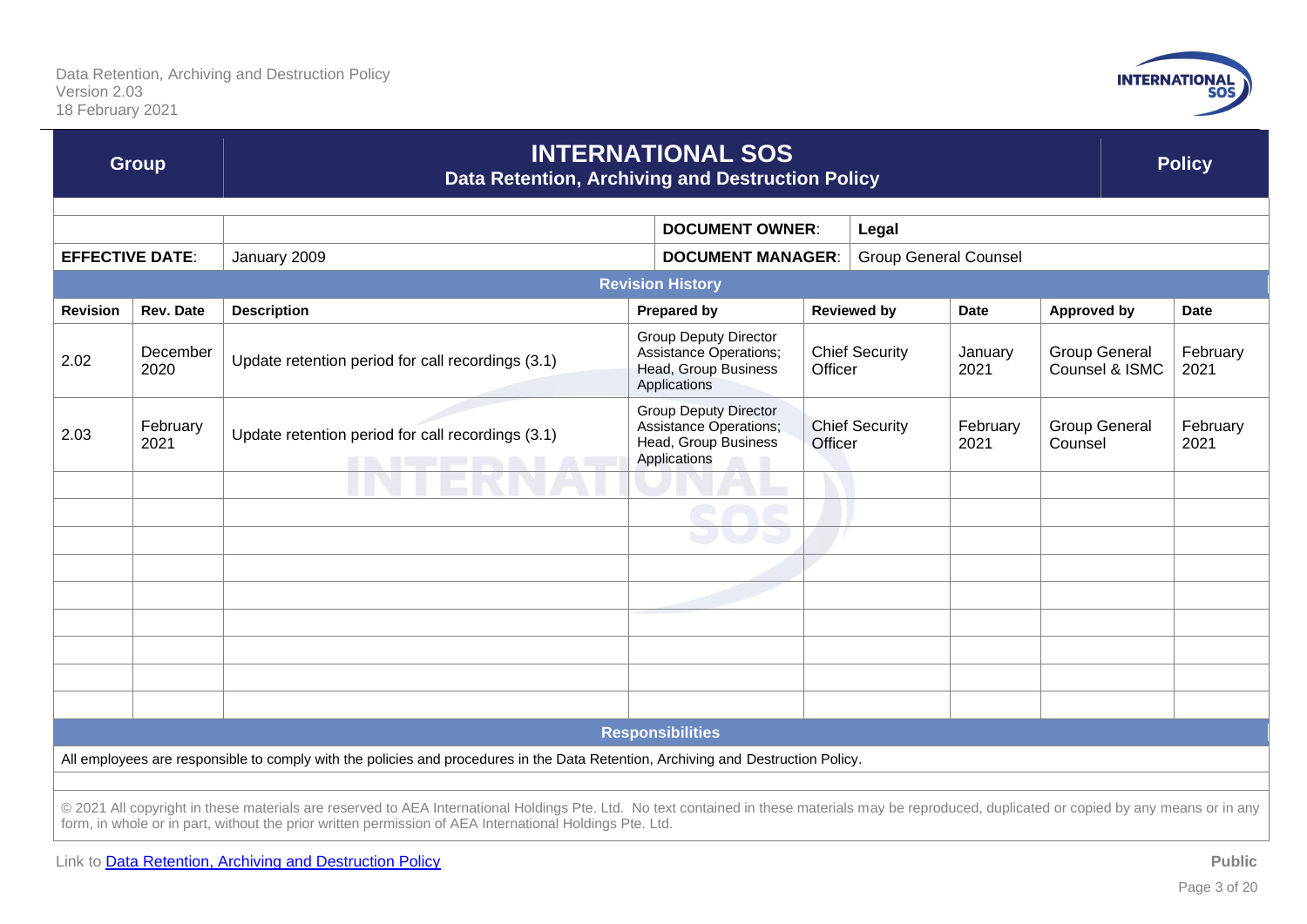

# **TABLE OF CONTENTS**

| 1.             |      |  |
|----------------|------|--|
|                | 1.1. |  |
|                | 1.2. |  |
|                | 1.3. |  |
|                | 1.4. |  |
|                | 1.5. |  |
|                | 1.6. |  |
|                | 1.7. |  |
| 2.             |      |  |
|                | 2.1. |  |
|                | 2.2. |  |
| 3.             |      |  |
|                | 3.1. |  |
|                | 3.2. |  |
|                | 3.3. |  |
| $\mathbf{4}$ . |      |  |
|                | 4.1. |  |
|                | 4.2. |  |
|                | 4.3. |  |
| 5.             |      |  |
|                | 5.1. |  |
|                | 5.2. |  |
| 6.             |      |  |
|                | 6.1. |  |
|                | 6.2. |  |
|                | 6.3. |  |
|                | 6.4. |  |
| 7 <sub>1</sub> |      |  |
| 8.             |      |  |
| 9.             |      |  |
|                |      |  |
|                | 9.2. |  |
|                | 9.3. |  |
|                | 9.4. |  |
|                | 9.5. |  |
|                | 9.6. |  |
|                | 9.7. |  |
|                | 9.8. |  |
|                | 9.9. |  |
|                |      |  |
|                |      |  |
|                |      |  |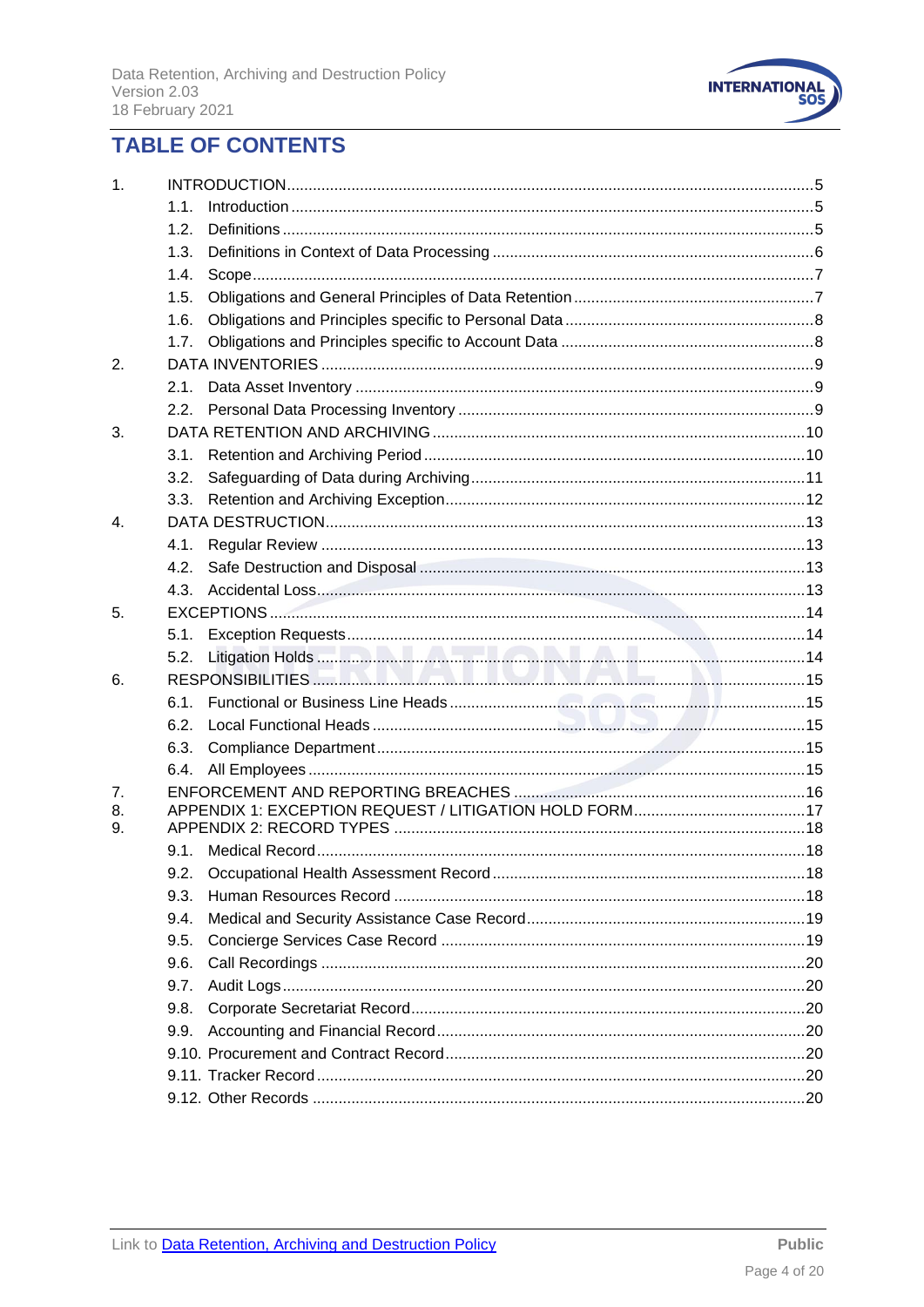

# <span id="page-4-0"></span>**1. INTRODUCTION**

#### <span id="page-4-1"></span>**1.1. Introduction**

- 1.1.1. This Data Retention, Archiving and Destruction Policy (the "Policy") has been adopted by International SOS in order to set out the principles for retaining and destroying specified categories of data.
- 1.1.2. This Policy should be read in conjunction with other policies that have as their objectives the protection and security of data such as the International SOS Data Protection Policy and the Information Security Policy.

#### <span id="page-4-2"></span>**1.2. Definitions**

- 1.2.1. "**Account Data**" consists of cardholder data and/or sensitive authentication data.
- 1.2.2. "**Anonymisation**" is the process of turning data into a form which does not identify individuals. It is a type of information sanitization whose intent is privacy protection.
- 1.2.3. "**Archiving**" is the process of moving data that is no longer actively used to a separate storage device or location for retention.
- 1.2.4. "**Asset Owner**" is the Functional or Business Line Head who is responsible for the Data Asset (or within whose function or business line the Data Asset resides or is used).
- 1.2.5. "**Case Records**" are records maintained in New Case or other database systems which relate to the membership services offered and delivered to customers and their employees.
- 1.2.6. "**Data**" is Record and Document.
- 1.2.7. "**Data Asset**" is any item or entity that comprises data. For example, databases are data asset that comprise records. A data asset may be a system or application output file, database, document, or webpage. A data asset may also include a means to access data from an application.
- 1.2.8. "**Data Processing**" is the collection and manipulation of data to produce meaningful information. Processing includes transformation, accessing, updating, transferring, destruction and any other manipulation of data.
- 1.2.9. "**Destruction**" is defined as physical or technical destruction sufficient to render the information contained in the document irretrievable by ordinary commercially available means.
- 1.2.10. "**Document**" as used in this Policy, is any medium which holds Information used to support an effective and efficient organizational operation. Examples of Documents include:
	- (a) Policies
	- (b) Quality Criteria
	- (c) Procedures
	- (d) Tools and Templates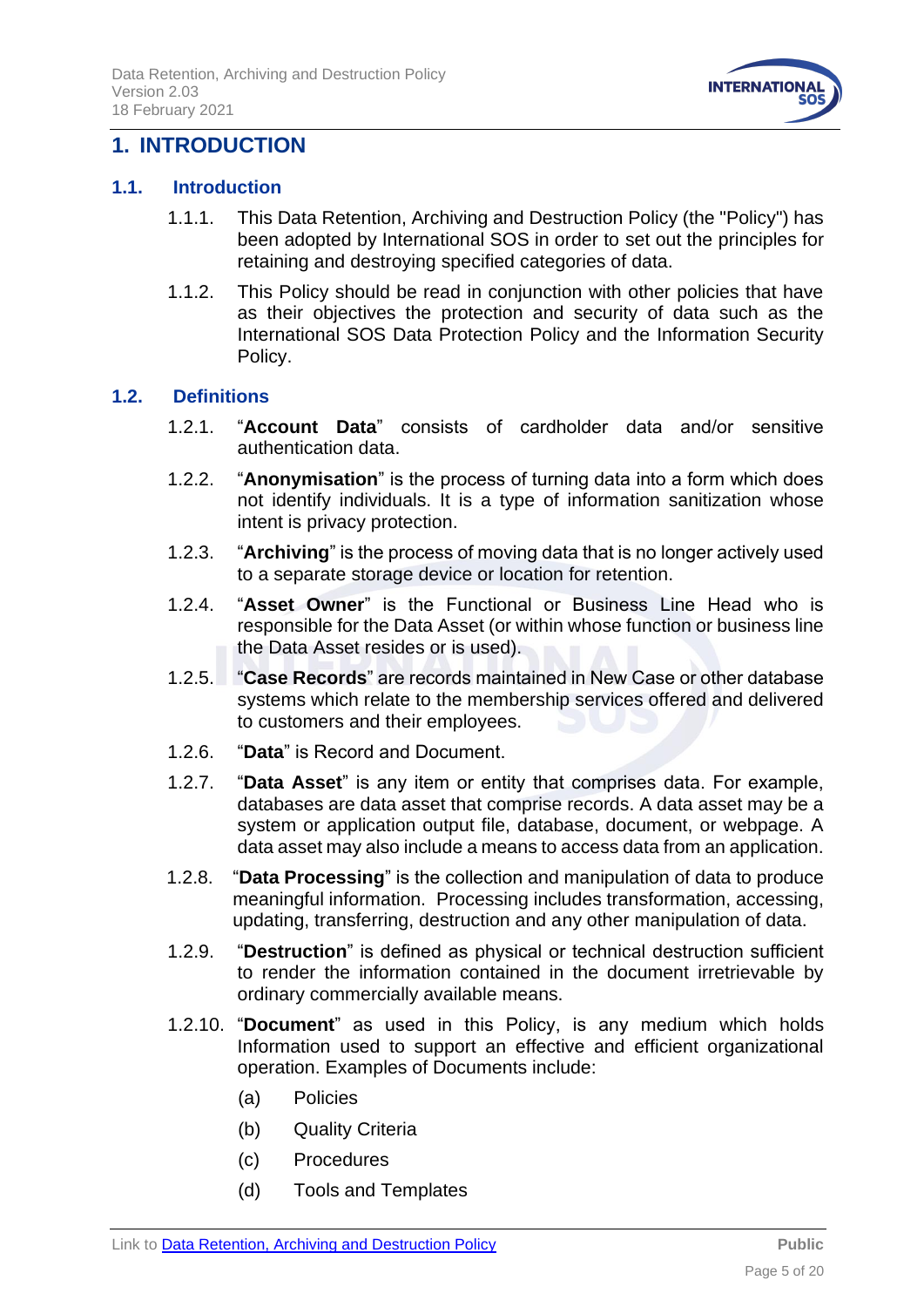

- 1.2.11. "**Financial Records**" is pieces or sets of information related to the financial health of a business. The pieces of data are used by internal management to analyze business performance and determine whether tactics and strategies must be altered
- 1.2.12. "**Litigation Hold Order**" Legal may issue a 'hold order' to IT and any relevant division to preserve all information relative to threatened or pending litigation, regulatory action or government order.
- 1.2.13. "**Personal Data**" (also "Personally Identifiable Information") is any information relating to an identified or identifiable natural person (the "Data Subject"); an identifiable natural person is one who can be identified, directly or indirectly, in particular by reference to an identifier such as a name, an identification number, location data, an online identifier or to one or more factors specific to the physical, physiological, genetic, mental, economic, cultural or social identity of that natural person.
- 1.2.14. "**PCI DSS**" The Payment Card Industry Data Security Standard (PCI DSS) is an information security standard for organizations that handle branded credit cards from the major card schemes. The Standard is mandated by the card brands and administered by the Payment Card Industry Security Standards Council. It was created to increase controls around cardholder data to reduce credit card fraud. Validation of compliance is performed annually.
- 1.2.15. "**Record**" as used in this Policy, is any medium which holds information or evidence about a past event. Examples of Records include:
	- (a) Case records
	- (b) Reports
	- (c) Minutes
	- (d) Video and audio recordings
	- (e) Data generated by physical access control systems

# <span id="page-5-0"></span>**1.3. Definitions in Context of Data Processing**

- 1.3.1. The collection, transformation, accessing, updating, transferring, destruction and any other manipulation of data is termed "**Data Processing**".
- 1.3.2. "**Retention**" is the continued processing of data, after the initial "Active Use" has achieved the purpose for which the data was originally collected.
- 1.3.3. Data Retention is usually required to meet applicable legal or contractual obligations or meet business objectives (see 1.5). **Retention Periods** are determined accordingly. For Personal Data they must be no longer than necessary to protect the rights and freedoms of individual data subjects in accordance with International SOS Data Protection Policy and applicable Data Protection regulation.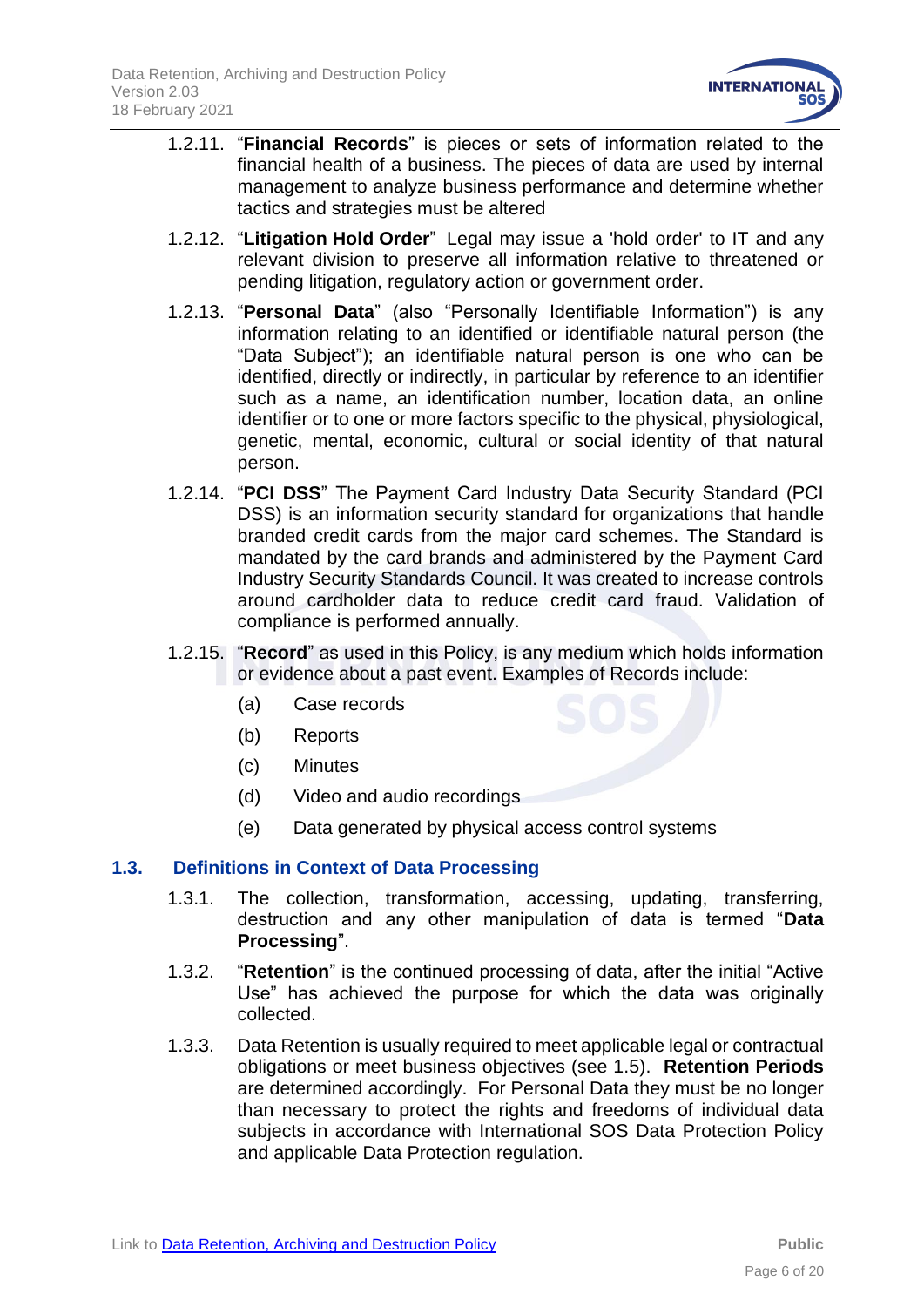

- 1.3.4. In some cases, retention may be in the form of "Archival", to preserve storage space or bandwidth on the system or container originally employed for Active Use processing.
- 1.3.5. Throughout the data processing, for Information Security and Disaster Recovery/Business Continuity purposes, regular back-ups or copies may be created of the data. Retention periods of such back-ups should be only as long as required to fulfil this purpose. Back-up tapes should not serve as a replacement for data retention.



### **1.4. Scope**

- <span id="page-6-0"></span>1.4.1. This Policy applies to all Company officers, directors, employees, agents, affiliates, contractors, consultants, advisors or service providers that may collect, process, or have access to Data. It is the responsibility of all the above to familiarise themselves with this Policy and ensure adequate compliance with it.
- 1.4.2. This Policy covers all data processed or in International SOS's custody or control in whatever medium such data is contained in.

# <span id="page-6-1"></span>**1.5. Obligations and General Principles of Data Retention**

- 1.5.1. International SOS is bound by various obligations with regard to the data that we process or control. These obligations include how long we may retain Data and when and how we can destroy it. The obligations may arise from industry standards, local laws or regulations or from contracts and promises that we make to our employees, customers, goods and service providers and our partners.
- 1.5.2. Further, International SOS may be involved in unpredicted events such as litigation or business disaster recoveries that require us to have access to the original Data in order to protect International SOS's interests or those of our employees, customers, goods and service providers and our partners.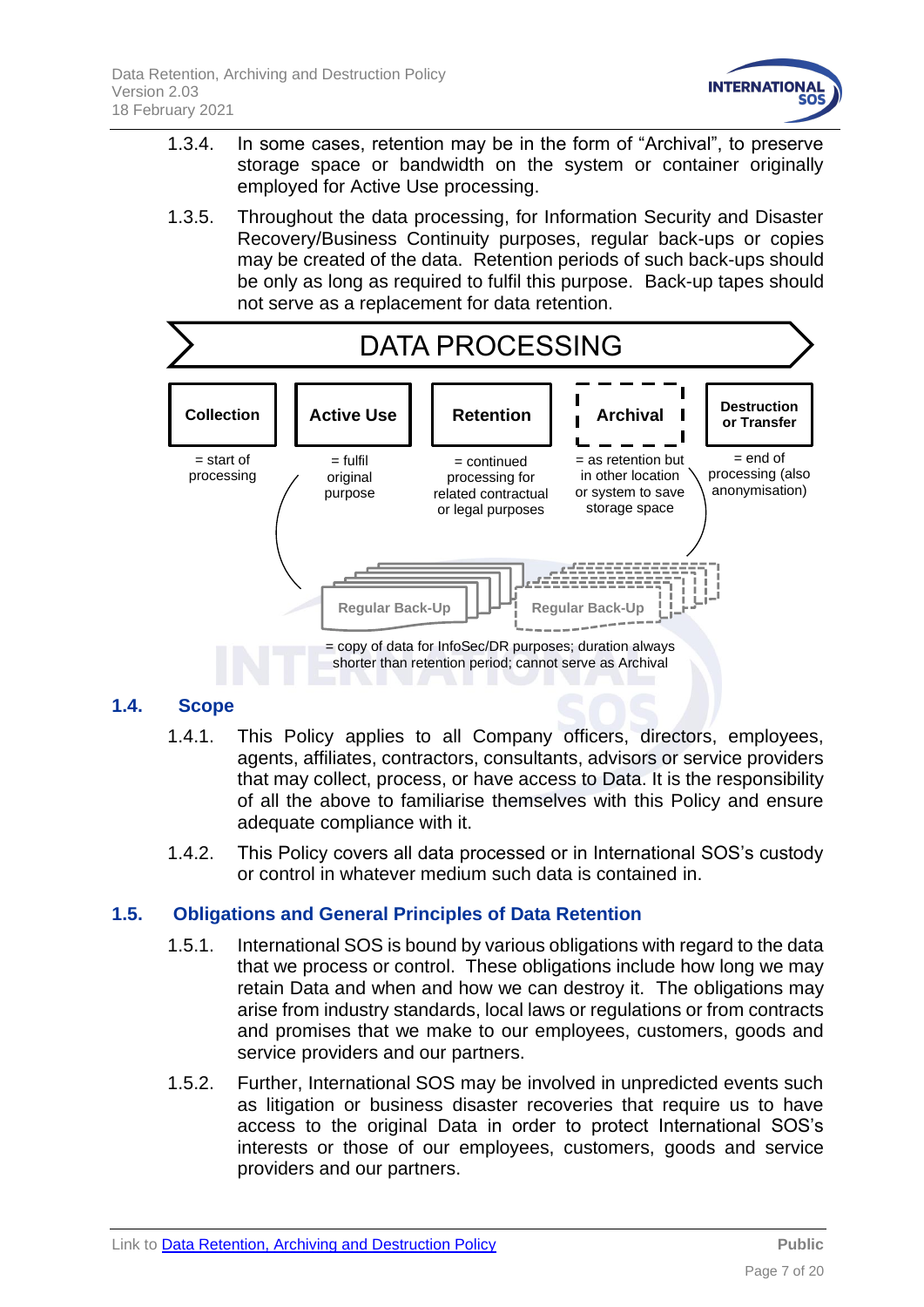

- 1.5.3. As a result, Data may need to be archived beyond its active use. A contract may, for example, expire after two years but other Data may, by law, need to be retained for a longer period.
- 1.5.4. Broadly, when the Document Retention Period for a particular type of data is over, we ought to destroy that data in a secure manner unless a documented exception is agreed by the International SOS Information Security Management Committee.

### <span id="page-7-0"></span>**1.6. Obligations and Principles specific to Personal Data**

- 1.6.1. To effectively protect data subjects' right to privacy and comply with regulatory requirements, it is important to apply certain principles when processing Personal Data. This will determine retention periods for data that falls into this category.
- 1.6.2. Personal Data should only be retained as long as is necessary for each specific purpose for which it was collected.
- 1.6.3. Personal Data should be kept up-to-date and accurate. Ensuring that records containing Personal Data are disposed of when no longer needed will reduce the risk that such data will become inaccurate, out of date or irrelevant and that it may be used in error.
- 1.6.4. Accurate and up-to-date records of Personal Data Processing Activities must be maintained.

### <span id="page-7-1"></span>**1.7. Obligations and Principles specific to Account Data**

1.7.1. PCI DSS applies whenever Account Data is stored, processed or transmitted. Account Data that are no longer needed must be discarded.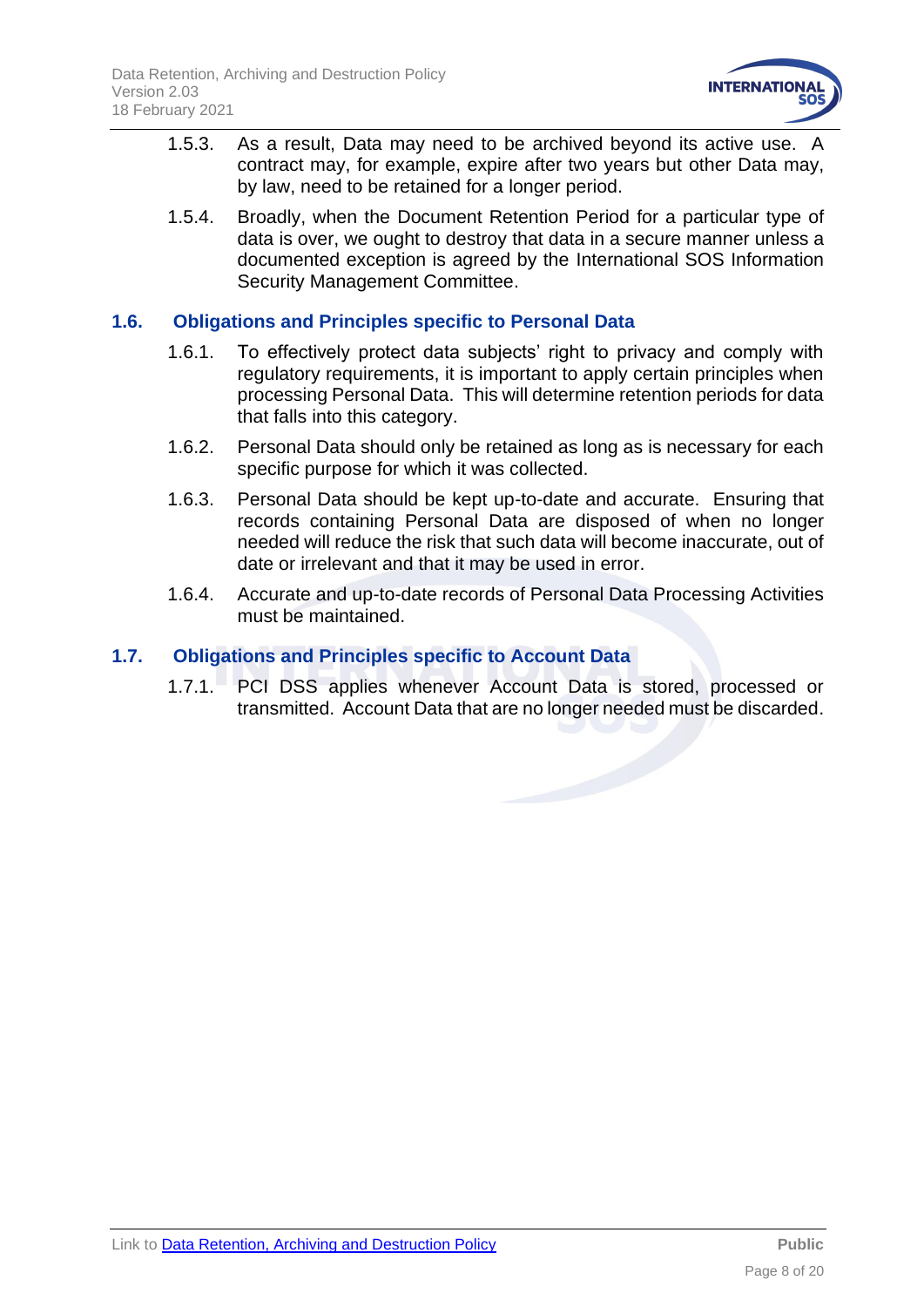

# <span id="page-8-0"></span>**2. DATA INVENTORIES**

### <span id="page-8-1"></span>**2.1. Data Asset Inventory**

- 2.1.1. Documents and Records should be organised into Data Assets such as SharePoint sites, databases or electronic information systems (examples would be a payroll and benefits system) to allow systematic, standardised management.
- 2.1.2. Data Management outside of such systems must be reduced to a minimum.
- 2.1.3. It is the responsibility of the respective Functional or Business Line Head to ensure that each International SOS Data Asset is registered on the Inventory by the nominated Asset Owner.
- 2.1.4. Each Data Asset is subject to a specific retention period for the data, reflecting the legitimate basis justifying the need for and use of the Data. Retention periods for different types of Data will depend on the nature of such Data.
- 2.1.5. Asset Owners are to ensure that their Data Asset Inventory entries are reviewed, and if necessary updated, at least annually and every time significant changes are made to a process involving a Data Asset assigned to them.

### <span id="page-8-2"></span>**2.2. Personal Data Processing Inventory**

- 2.2.1. It is the responsibility of the respective Functional or Business Line Head to ensure that all Personal Data Processing are recorded on the Data Processing Inventory.
- 2.2.2. For each Processing Activity, the following should be recorded:
	- (a) Purpose of Processing
	- (b) Data Subject Type
	- (c) Data Type
	- (d) Location / Data Asset
	- (e) Lawful basis of Processing
	- (f) Condition met for Sensitive Personal Data (if applicable)
	- (g) Start of Retention, Retention Periods and Archival (if applicable)
	- (h) Vendor processing the data ("Data Processor") (if applicable)
- 2.2.3. Respective Functional or Business Line Head are to ensure that their Inventory entries are reviewed, and if necessary updated, at least annually and every time significant changes are made to a process.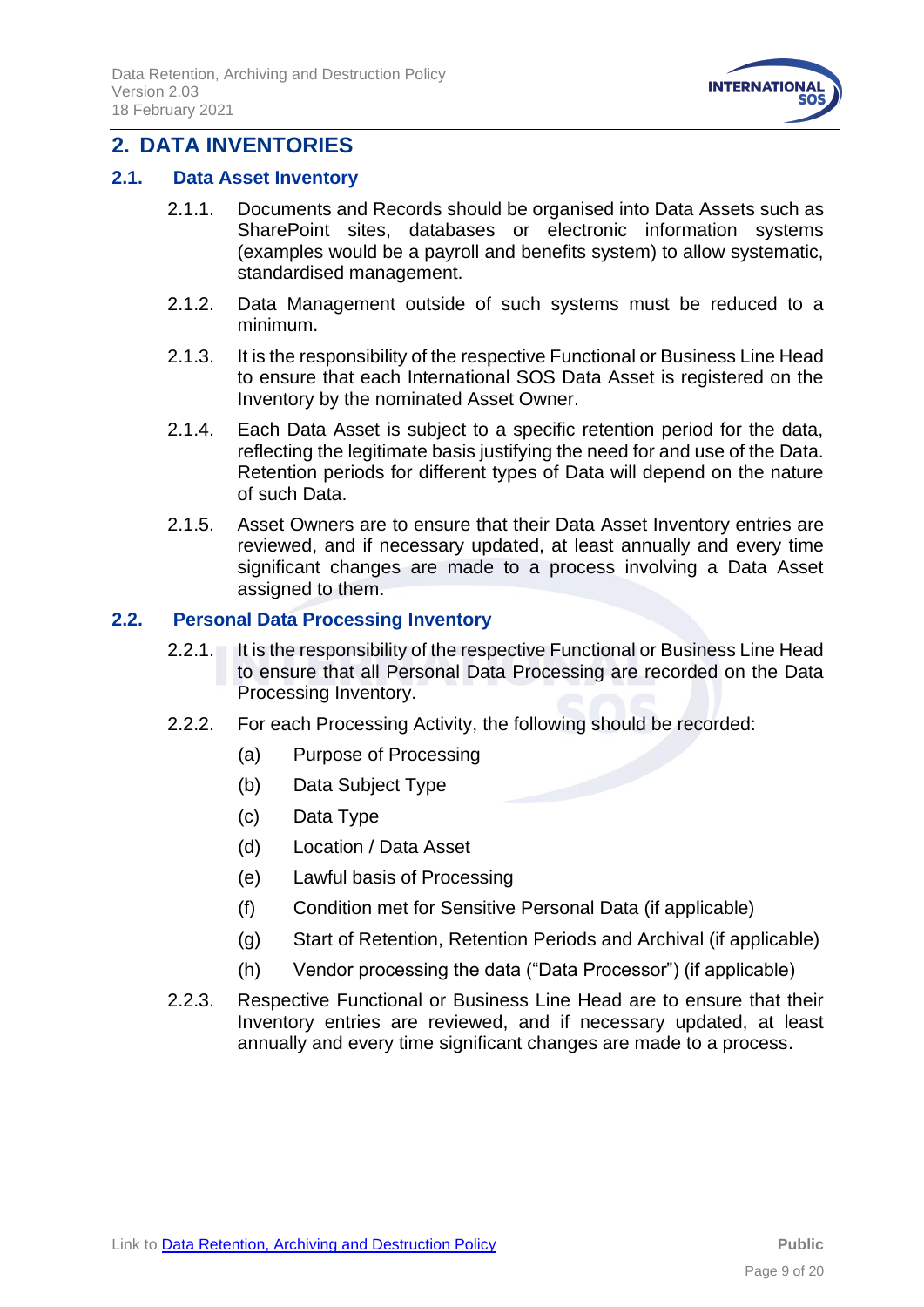

# <span id="page-9-0"></span>**3. DATA RETENTION AND ARCHIVING**

### <span id="page-9-1"></span>**3.1. Retention and Archiving Period**

3.1.1. For the purposes of enforcing Retention in accordance with this Policy, each function is responsible for the Records and Documents it creates, uses, stores, processes and destroys. A sample list of Record and Document types across International SOS by function is attached in Appendix 2: Record Types. These lists of Record and Document types shall be maintained by each Function under guidance from the Compliance Department.

#### 3.1.2. The standard Retention periods are:

|                |                                                                                | <b>Retention Period</b>   |                                                |  |  |  |
|----------------|--------------------------------------------------------------------------------|---------------------------|------------------------------------------------|--|--|--|
|                | <b>Category</b>                                                                | In-System*                | <b>Total Retention</b><br>(including Archival) |  |  |  |
| 1              | <b>Medical Record</b>                                                          | 3 years                   | 30 years or based on<br>applicable regulations |  |  |  |
| $\overline{2}$ | Occupational Health Assessment<br>Record                                       | 3 years                   | 30 years or based on<br>applicable regulations |  |  |  |
| 3              | <b>Human Resources Record</b>                                                  | Duration of<br>employment | Based on applicable<br>regulations             |  |  |  |
| 4              | <b>Medical and Security Assistance</b><br><b>Case Record</b>                   | 2 years                   | 3 years                                        |  |  |  |
| 5              | <b>Concierge Services Case Record</b>                                          | commitments               | As below or as per relevant contractual        |  |  |  |
|                | (a) CVV2                                                                       | 72 hours                  | 72 hours                                       |  |  |  |
|                | (b) Inactive card data                                                         | 90 days                   | 90 days                                        |  |  |  |
|                | (c) Inactive case record (No PAN or<br>CVV2)                                   | 2 years                   | 3 years                                        |  |  |  |
| 6              | <b>Call Recordings</b>                                                         | As below                  |                                                |  |  |  |
|                | (a) Standard call recordings for All<br>Assistance Centres except the<br>below | 1 year                    | <b>NA</b>                                      |  |  |  |
|                | (b) HCM Assistance Centre**                                                    | 7 years                   | <b>NA</b>                                      |  |  |  |
|                | (c) JNB Assistance Centre**                                                    | 3 years                   | <b>NA</b>                                      |  |  |  |
|                | (d) KUL Assistance Centre**                                                    | 5 years                   | <b>NA</b>                                      |  |  |  |
|                | (e) MDC MedAire Phoenix**                                                      | 3 years                   | <b>NA</b>                                      |  |  |  |
|                | (f) SYD Assistance Centre**                                                    | No destruction            | <b>NA</b>                                      |  |  |  |
|                | (g) TPE Assistance Centre**                                                    | 2 years                   | <b>NA</b>                                      |  |  |  |
| $\overline{7}$ | <b>Audit Logs</b>                                                              | 3 months                  | 1 year                                         |  |  |  |
| 8              | <b>Corporate Secretariat Record</b>                                            | Life of the entity        | Life of the entity plus<br>50 years            |  |  |  |
| 9              | <b>Accounting and Financial Record</b>                                         | 2 years                   | 7 years or based on<br>applicable regulations  |  |  |  |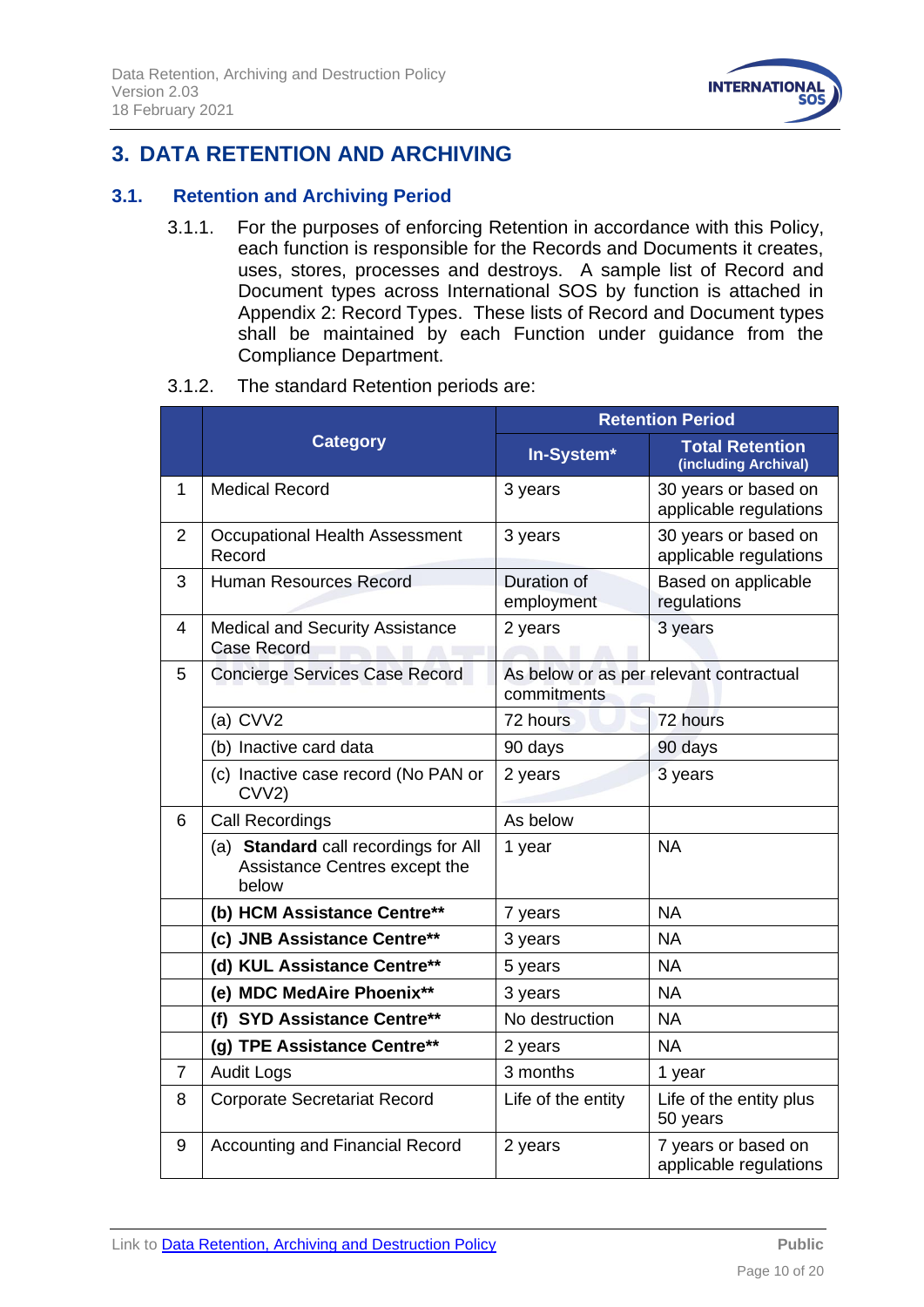

|                                                                                                                 |                                        | <b>Retention Period</b>                           |                                                                         |  |  |  |
|-----------------------------------------------------------------------------------------------------------------|----------------------------------------|---------------------------------------------------|-------------------------------------------------------------------------|--|--|--|
|                                                                                                                 | <b>Category</b>                        | In-System*                                        | <b>Total Retention</b><br>(including Archival)                          |  |  |  |
| 10                                                                                                              | <b>Procurement and Contract Record</b> | Contract duration                                 | Contract duration plus<br>7 years or based on<br>applicable regulations |  |  |  |
| 11                                                                                                              | <b>Tracker Record</b>                  | 2 years or based<br>on contractual<br>commitments | 3 years or based on<br>contractual<br>commitments                       |  |  |  |
| $12 \overline{ }$                                                                                               | <b>Other Records</b>                   | 2 years or based<br>on applicable<br>regulations  | 2 years or based on<br>applicable regulations                           |  |  |  |
| *In-System = retention in same application / location that served for original Active Use<br>(i.e. not Archive) |                                        |                                                   |                                                                         |  |  |  |

**\*\* HCM Assistance Centre** – National regulatory requirement / technical capabilities

- **\*\* JNB Assistance Centre** Consistent with MDC / litigation requirements
- **\*\* KUL Assistance Centre** Other obligations
- **\*\* MDC MedAire Phoenix** Litigation requirements
- **\*\* SYD Assistance Centre** Other obligations
- **\*\* TPE Assistance Centre** Other obligations

### <span id="page-10-0"></span>**3.2. Safeguarding of Data during Archiving**

- 3.2.1. All archived data must be encrypted or locked and continuously safeguarded to avoid data breaches.
- 3.2.2. Paper Records shall be archived in secured storage onsite or secured offsite location, clearly labelled in archive boxes naming the Head of Function, department or division and date to be destroyed.
- 3.2.3. Electronic Records shall be archived in accordance with International SOS Information Security Standards for access controls and in a format which is appropriate to secure the confidentiality, integrity and accessibility of the Documents. After the archival period has expired, Records shall be destroyed in accordance with section 4.
- 3.2.4. If archival is outsourced, the vendor must first be assessed to ensure they comply with our Data Protection and Information Security Standards and appropriate contracts with Data Protection and Information Security clauses must be implemented.
- 3.2.5. The possibility that data media used for archiving will wear out shall be considered. If electronic storage media are chosen, any procedures and systems ensuring that the information can be accessed during the retention period (both with respect to the information carrier and the readability of formats) shall also be stored in order to safeguard the information against loss as a result of future technological changes. The responsibility for the storage falls to regional or country IT Manager or equivalent in charge of the storage function.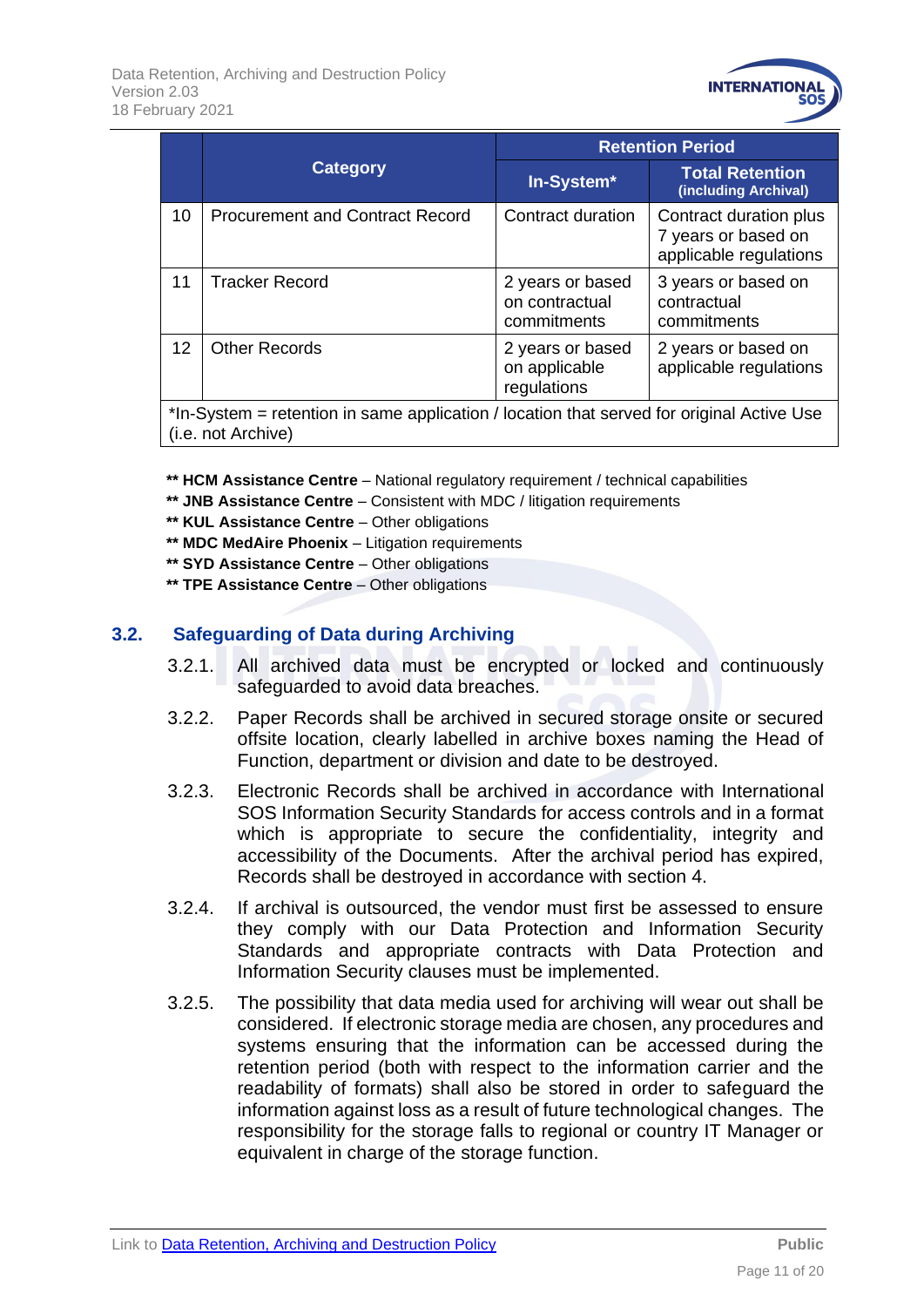

# <span id="page-11-0"></span>**3.3. Retention and Archiving Exception**

- 3.3.1. An archiving period more or less than the period stated in the summary table may be granted by exception. The Head of Function will request an exception in accordance with section 5 to archive such Records. Such exception request shall specify the administrative, organizational and technical measures to be undertaken to ensure the confidentiality, integrity and availability of such Records.
- 3.3.2. An archiving period lesser than the period stated in the summary table should relate to records with a limited business purpose such as emails, OCS messages, travel itineraries, pre-trip advisories, or to comply with client or industry requirements.

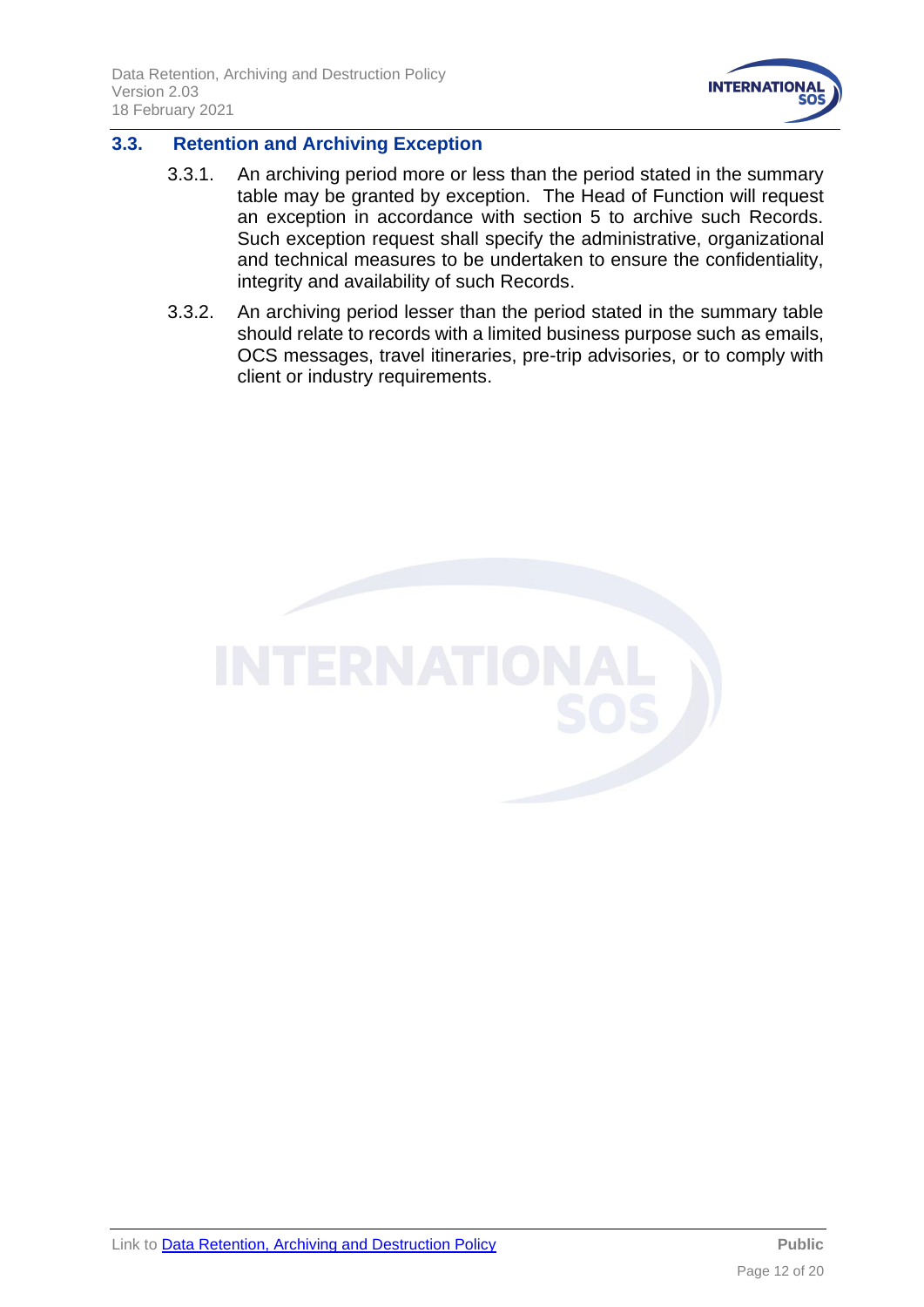

# <span id="page-12-0"></span>**4. DATA DESTRUCTION**

### <span id="page-12-1"></span>**4.1. Regular Review**

- 4.1.1. All Data, whether held electronically, on individual employees' devices or on paper, should be reviewed on a regular basis to decide whether to destroy or delete any Data in accordance with the designated retention period.
- 4.1.2. Responsibility for the destruction of data included in the Data Asset Inventory falls to each Functional or Business Line Heads.
- 4.1.3. Responsibility for the destruction of data included in local departmental document and record inventories falls to each Departmental Head.

### <span id="page-12-2"></span>**4.2. Safe Destruction and Disposal**

- 4.2.1. Personal Data or confidential or restricted information must be disposed of as confidential waste and be subject to secure electronic deletion or Anonymisation.
- 4.2.2. Some expired or superseded contracts may only warrant in-house shredding.
- 4.2.3. Paper Documents shall be shredded using secure, locked consoles designated in each office from which waste shall be periodically picked up by security screened personnel for disposal.
- 4.2.4. International SOS Corporate IT and Regional IT shall maintain and enforce a detailed list of approved destruction methods appropriate for each type of information archived whether in physical storage media such as CD-ROMs, DVDs, backup tapes, hard drives, mobile devices, portable drives or in database records or backup files.
- 4.2.5. International SOS Corporate IT and Regional IT shall fully document and approve the destruction process. The applicable statutory requirements for the destruction of information, particularly requirements under applicable data protection laws, shall be fully observed.
- 4.2.6. The specific deletion or destruction process may be carried out either by an employee or by an internal or external service provider that International SOS Corporate IT or Regional IT subcontracts for this purpose. All external service providers must be thoroughly vetted and reviewed to ensure their full compliance with data protection requirements, and all data disposal is subject to applicable provisions under relevant data protection laws and the International SOS Data Protection Policy and Information Security Policy.

# <span id="page-12-3"></span>**4.3. Accidental Loss**

4.3.1. Appropriate controls shall be in place that prevent the permanent loss of essential information of the company as a result of malicious or unintentional destruction of information – these controls are described in the International SOS Data Protection Policy and Information Security Policy.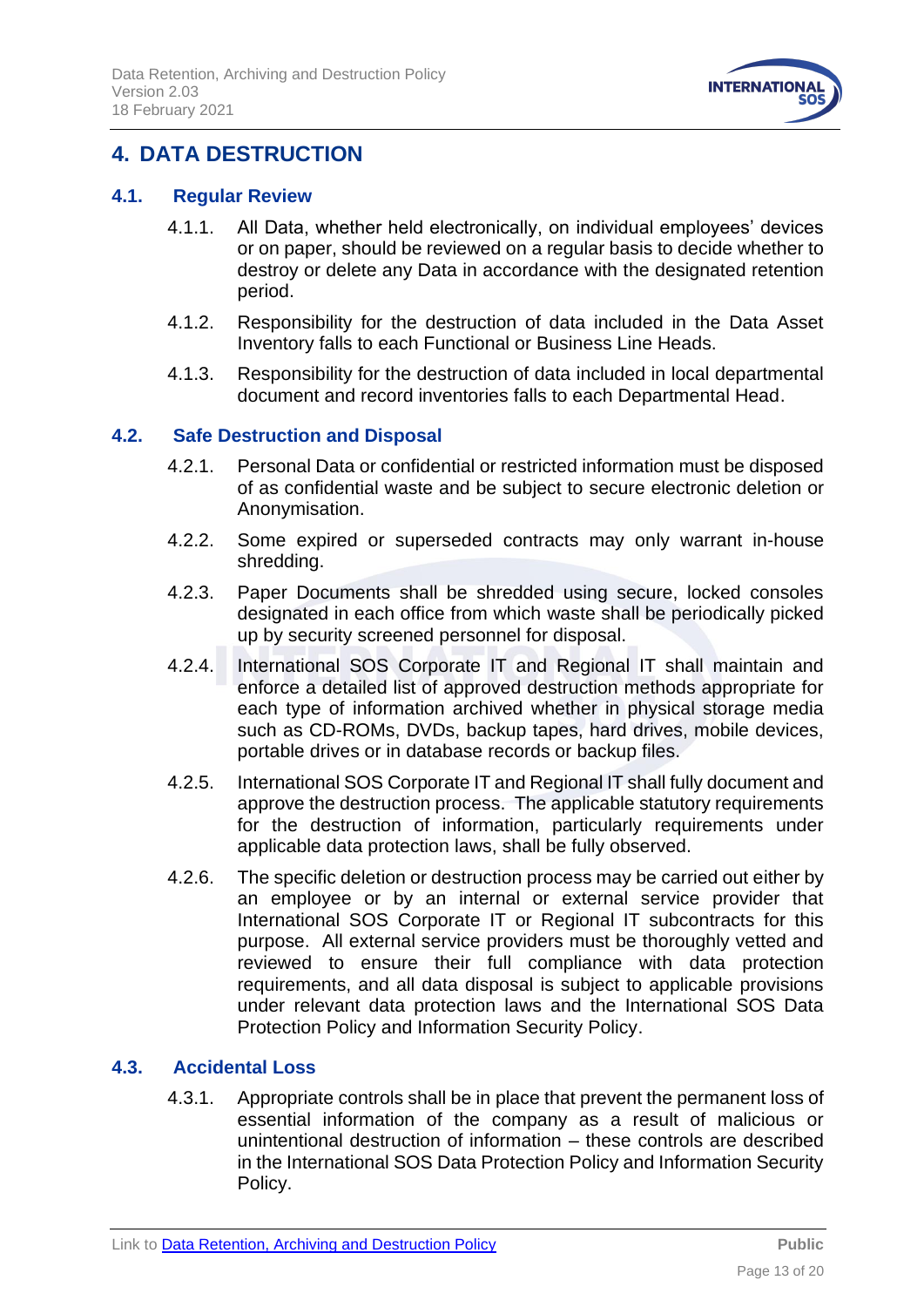

# <span id="page-13-0"></span>**5. EXCEPTIONS**

# <span id="page-13-1"></span>**5.1. Exception Requests**

- 5.1.1. The reasons may be a client requirement, business requirement, legal requirement or vital historical purpose:
	- (a) The Head of Function shall review and submit to the International SOS Information Security Management Committee an exception request to archive data for a different period as detailed in Section 3.1.2.
	- (b) The Exception Request Form shall be reviewed and approved by the International SOS Information Security Management Committee and routed to the Head of Location and Corporate or Regional IT to enforce.

# <span id="page-13-2"></span>**5.2. Litigation Holds**

- 5.2.1. Documents for which the Legal Department has issued a Litigation Hold Order shall be archived, retained and only destroyed as specified by the Legal Department.
- 5.2.2. A Litigation Hold Order shall appoint a custodian of records and specify a location for storage and review of documentation.

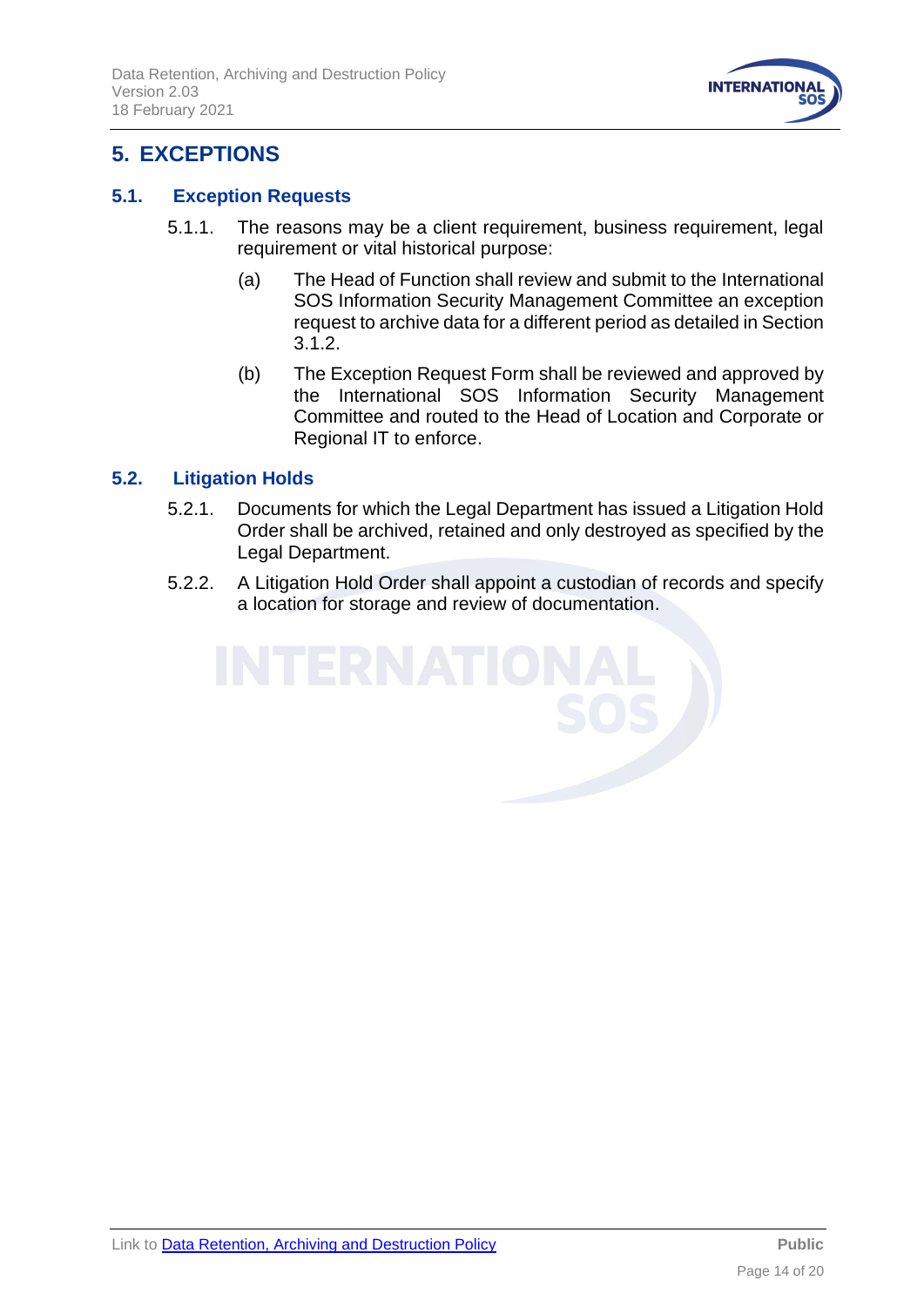

# <span id="page-14-0"></span>**6. RESPONSIBILITIES**

# <span id="page-14-1"></span>**6.1. Functional or Business Line Heads**

- 6.1.1. Each Head of Function is responsible for the data it creates, uses, stores, processes and destroys.
- 6.1.2. Each Head of Function is responsible to nominate an Owner for each Data Asset and Personal Data Processing Activity.
- 6.1.3. Respective Functional or Business Line Heads must ensure that each Data Asset and Personal Data Processing Activity is registered on the Data Asset and Personal Data Processing inventories by the nominated **Owner**
- 6.1.4. Functional or Business Line Heads are responsible to maintain their respective inventories.
- 6.1.5. Each Functional or Business Line Head shall be responsible for implementing procedures for the retention, archiving and destruction of data, communicating these periods to the relevant employees and enforcing compliance.
- 6.1.6. Each Head of Function shall be responsible for submitting exception requests to the process, including consulting and receiving legal advice if necessary to justify making an exception request under section 5.

# <span id="page-14-2"></span>**6.2. Local Functional Heads**

- 6.2.1. Each local functional or business line team is responsible for the Data it creates, uses, stores, processes and destroys.
- 6.2.2. Functional or Business Line Heads in each location are to ensure that Data Asset and Data Processing inventories are compiled, regularly reviewed, and if necessary updated, at least annually.
- 6.2.3. These staff are also responsible for the destruction of Data in accordance with the retention periods defined in departmental Data Processing inventories.

# <span id="page-14-3"></span>**6.3. Compliance Department**

- 6.3.1. The Compliance Department may audit compliance with this Policy from time to time and provide recommendations to be reviewed by the Group General Counsel, in the capacity of Chairman of the International SOS Information Security Management Committee and by the relevant senior management.
- 6.3.2. The Compliance Department shall provide guidance with regard to this Policy.
- 6.3.3. The Compliance Department shall administrate and oversee the use of Data Asset and Personal Data Processing Inventory systems.

# <span id="page-14-4"></span>**6.4. All Employees**

- 6.4.1. Each employee shall be responsible for returning Records and Documents in their possession or control to International SOS upon separation or retirement.
- 6.4.2. Final disposition of such Records and Documents shall be determined by the immediate supervisor in accordance with this policy and the respective country employee exit process.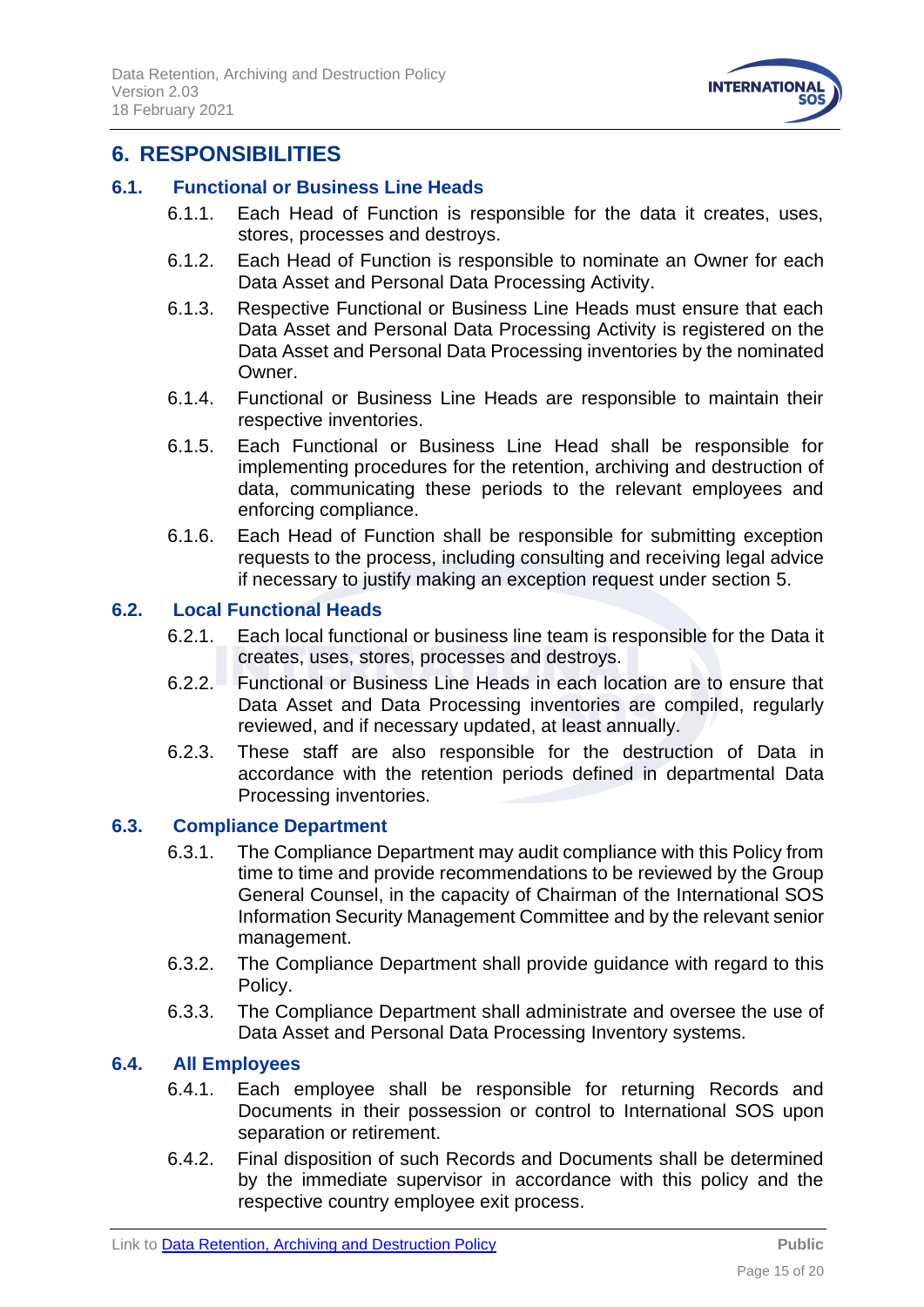

# <span id="page-15-0"></span>**7. ENFORCEMENT AND REPORTING BREACHES**

- 7.1. Breaches of this Policy may have serious legal and reputation repercussions and could cause material damage to International SOS. Consequently, breaches can potentially lead to disciplinary action that could include summary dismissal and to legal sanctions, including criminal penalties.
- 7.2. All employees are expected to promptly and fully report any breaches of the Policy. A report may be made to the employees' supervisor or the Group General Counsel. Reports made in good faith by someone who has not breached this Policy will not reflect badly on that person or their career at International SOS. Reports may be made using the following e-mail address: [Compliance@internationalsos.com.](mailto:Compliance@internationalsos.com)



© 2021 All copyright in these materials are reserved to AEA International Holdings Pte. Ltd. No text contained in these materials may be reproduced, duplicated or copied by any means or in any form, in whole or in part, without the prior written permission of AEA International Holdings Pte. Ltd.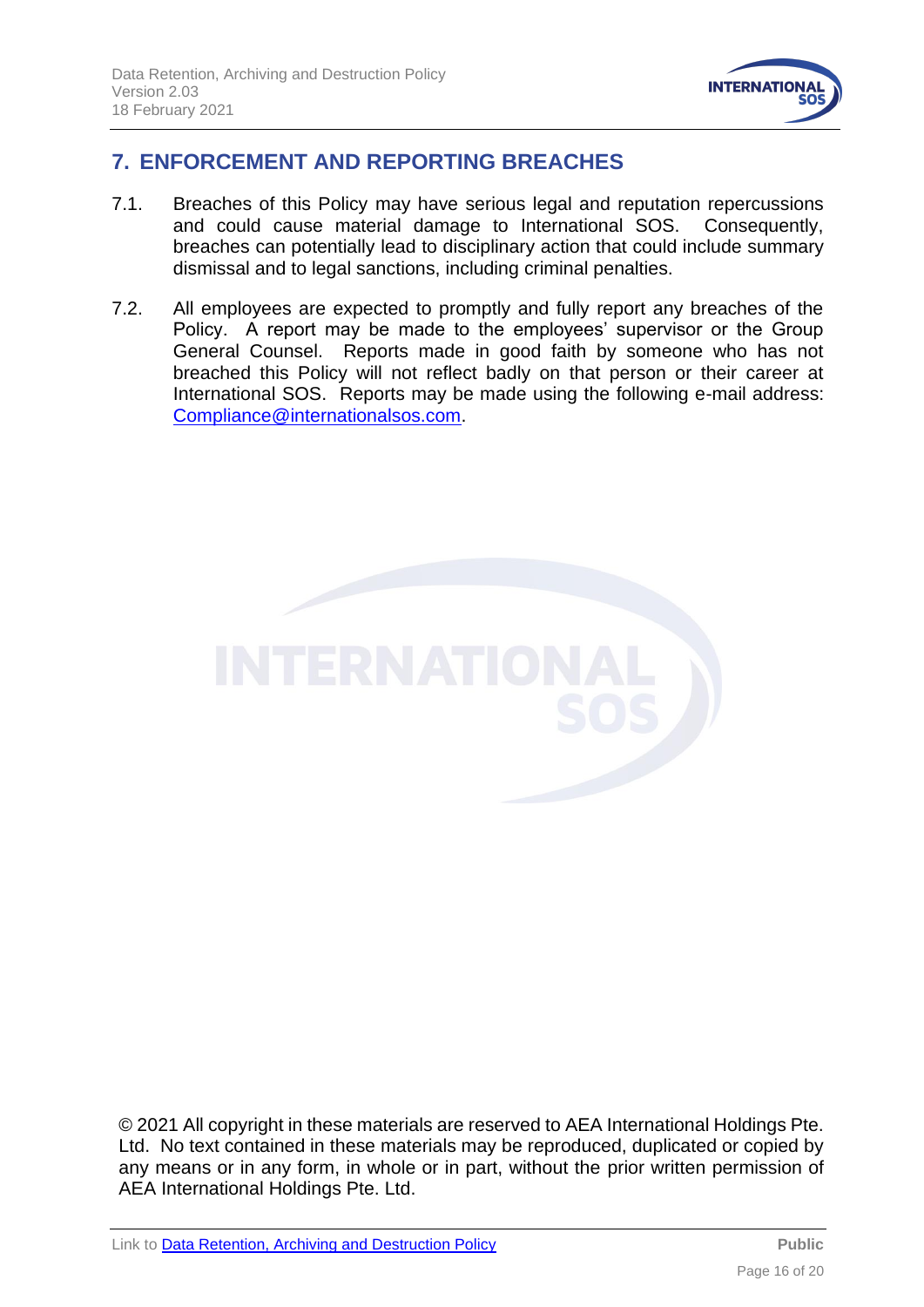

# <span id="page-16-0"></span>**8. APPENDIX 1: EXCEPTION REQUEST / LITIGATION HOLD FORM**

### **Information Security Exception Request Form (ISERF)**

#### **Instructions**

- 1. The Information Security Exception Request Form below is required whenever a business unit or organization within International SOS would like to deviate from the International SOS Data Retention, Archiving and Destruction Policy ("Policy") and the Information Security Standards.
- 2. This form is embedded in the Hydra Incident system and appears when Incident Involved = Exception Request.
- 3. The form is used when Asset Owners need to request an exception to the defined retention schedules as outlined in Section 3.1.2 of the Policy.
- 4. The type of exception request you can submit is:
	- (a) To obtain approval to reduce the period of retention.
	- (b) To obtain approval to increase the period of retention.
- 5. Submit this form to the Head of Function for review before submission to the International SOS Information Security Management Committee for final approval (or rejection).

| <b>Incident Entry</b>                                      |                                                                                      |                                 |                                                              |                                          |                               |  |  |
|------------------------------------------------------------|--------------------------------------------------------------------------------------|---------------------------------|--------------------------------------------------------------|------------------------------------------|-------------------------------|--|--|
| Submit this form to record the incident.                   |                                                                                      |                                 |                                                              |                                          |                               |  |  |
| You will be able to modify this page once it is submitted. |                                                                                      |                                 |                                                              |                                          |                               |  |  |
| <b>Affected Business</b>                                   |                                                                                      |                                 |                                                              |                                          |                               |  |  |
| <b>Business Entity</b>                                     | International SOS                                                                    | $\overline{\mathbf{v}}$         |                                                              |                                          |                               |  |  |
| <b>Administrative Territory</b>                            | Australia                                                                            | $\overline{\mathbf{v}}$         |                                                              | Region Australasia                       |                               |  |  |
| City/Site                                                  | Sydney: Drake Avenue                                                                 | $\overline{\mathbf{v}}$         | Site Type Omce                                               |                                          | $\overline{\mathbf{v}}$       |  |  |
| Division/Function                                          | AC - Assistance                                                                      | $\overline{\mathbf{v}}$         |                                                              |                                          |                               |  |  |
|                                                            |                                                                                      |                                 |                                                              | Remember Business Unit Details $\square$ |                               |  |  |
|                                                            |                                                                                      |                                 |                                                              |                                          |                               |  |  |
| <b>What Happened?</b>                                      |                                                                                      |                                 |                                                              |                                          |                               |  |  |
|                                                            |                                                                                      |                                 |                                                              |                                          |                               |  |  |
| Incident Involved<br>Notification Date                     | <b>Exception Request</b>                                                             | $\overline{\phantom{0}}$        |                                                              |                                          |                               |  |  |
| One Line Summary                                           | 21 Jun 2018<br>H                                                                     |                                 |                                                              |                                          | $\frac{\text{ABF}}{\text{A}}$ |  |  |
|                                                            | Request to extend retention of Nice voice recording records                          |                                 |                                                              |                                          |                               |  |  |
|                                                            | M                                                                                    |                                 |                                                              |                                          |                               |  |  |
|                                                            |                                                                                      |                                 |                                                              |                                          |                               |  |  |
| <b>Incident Type</b>                                       |                                                                                      |                                 |                                                              |                                          |                               |  |  |
|                                                            |                                                                                      |                                 |                                                              |                                          |                               |  |  |
| <b>Incident Type</b>                                       |                                                                                      |                                 |                                                              |                                          |                               |  |  |
| <b>Business Process</b>                                    | Exception approval                                                                   |                                 | InfoSec (ISERF)                                              |                                          |                               |  |  |
|                                                            |                                                                                      |                                 |                                                              |                                          |                               |  |  |
| <b>Exception Request Details</b>                           |                                                                                      |                                 |                                                              |                                          |                               |  |  |
|                                                            |                                                                                      |                                 |                                                              |                                          |                               |  |  |
| Policy/Standard/Procedure Name:                            | Data Retention Archiving and Destruction Policy                                      |                                 |                                                              |                                          |                               |  |  |
| Clause/Reference:                                          | 3.1(6)                                                                               |                                 |                                                              |                                          |                               |  |  |
| Organisational Scope (global, regional, country,           | Region                                                                               |                                 |                                                              |                                          |                               |  |  |
| business line, local):                                     |                                                                                      |                                 |                                                              | ═                                        |                               |  |  |
| Scope Description (technology, process,<br>people):        | Technology                                                                           |                                 |                                                              | A<br><b>N</b>                            |                               |  |  |
| Reason for Non-Compilance:                                 | Require additional six months for vendor to finalise automated destruction processes |                                 |                                                              | A                                        |                               |  |  |
|                                                            |                                                                                      |                                 |                                                              | $\overline{\mathbf{v}}$                  |                               |  |  |
| Benefit to business if Exception granted:                  | Can achieve compilance with little risk of compromise and little additional cost.    |                                 |                                                              | A                                        |                               |  |  |
|                                                            | $\sim$                                                                               |                                 |                                                              |                                          |                               |  |  |
| Risks Associated with Non-Compilance:                      | Retention of data for an additional six months                                       | $\curvearrowright$<br><b>No</b> |                                                              |                                          |                               |  |  |
| Risk Management Plan (Security Controls):                  | Ongoing monitoring                                                                   |                                 |                                                              |                                          |                               |  |  |
|                                                            |                                                                                      |                                 |                                                              | $\curvearrowright$<br>N                  |                               |  |  |
| Duration of Exception Requested (12 months                 | 6 months                                                                             |                                 |                                                              |                                          |                               |  |  |
| max.):<br>Ownership to Accept the Risk (Name of            | B. Good                                                                              |                                 |                                                              |                                          |                               |  |  |
| Accountable Executive):                                    |                                                                                      |                                 |                                                              |                                          |                               |  |  |
|                                                            |                                                                                      |                                 |                                                              |                                          |                               |  |  |
| What was the Impact?                                       |                                                                                      |                                 |                                                              |                                          |                               |  |  |
|                                                            |                                                                                      |                                 |                                                              | <b>Potential Impact</b>                  |                               |  |  |
|                                                            |                                                                                      |                                 |                                                              | People No Impact                         |                               |  |  |
|                                                            |                                                                                      |                                 | Environment No Impact                                        |                                          |                               |  |  |
|                                                            |                                                                                      |                                 | Assets: Continuity No Impact<br>Assets: Facilities No Impact |                                          |                               |  |  |
|                                                            |                                                                                      |                                 | Assets: Finance No Impact                                    |                                          |                               |  |  |
|                                                            |                                                                                      |                                 | Reputation: Media No Impact                                  |                                          |                               |  |  |
| Reputation: Client Moderate                                |                                                                                      |                                 |                                                              |                                          |                               |  |  |
|                                                            |                                                                                      |                                 | Reputation: Regulatory Moderate                              |                                          |                               |  |  |
|                                                            |                                                                                      |                                 | Potential Severity Moderate                                  |                                          | $\overline{\mathbf{v}}$       |  |  |
|                                                            |                                                                                      |                                 |                                                              |                                          |                               |  |  |
| <b>Associated Risks</b>                                    |                                                                                      |                                 |                                                              |                                          |                               |  |  |
|                                                            |                                                                                      |                                 |                                                              |                                          |                               |  |  |
| <b>Add Associated Risk</b>                                 |                                                                                      |                                 |                                                              |                                          |                               |  |  |
|                                                            |                                                                                      |                                 |                                                              |                                          |                               |  |  |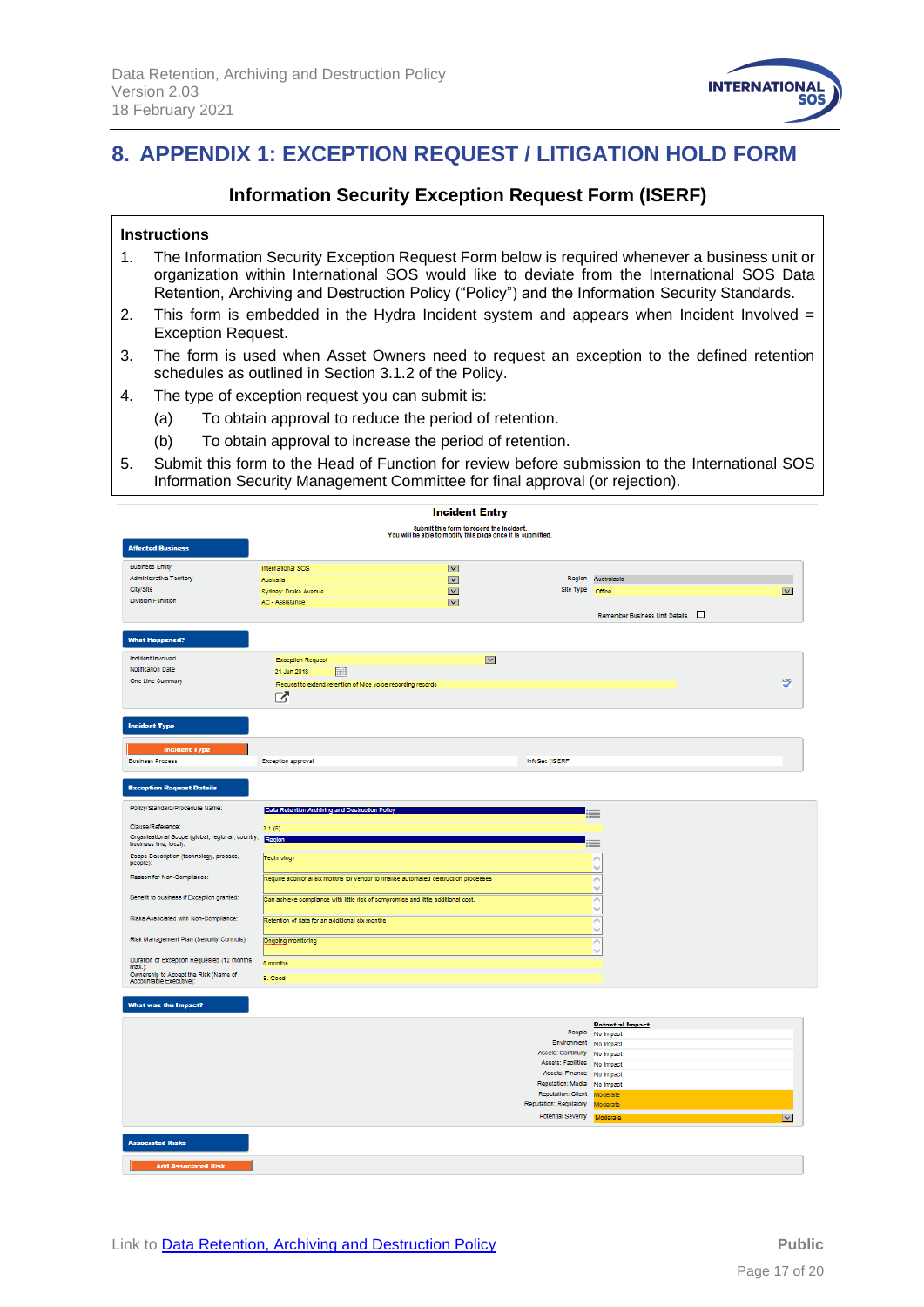

# <span id="page-17-0"></span>**9. APPENDIX 2: RECORD TYPES**

### <span id="page-17-1"></span>**9.1. Medical Record**

- 9.1.1. Original Records, regardless of format, which a physician or licensed health care or medical professional has prepared (across time within a particular health care provider's jurisdiction) with respect to, and which include medical information about, such physician's or professional's patient, pursuant to a physician-patient relationship.
- 9.1.2. Medical Records within the International SOS environment are those which have been created by physicians or licensed medical professionals employed by or operating at the control and direction of International SOS in a clinical environment.
- 9.1.3. Medical Records prepared by 3rd party medical service providers, who have their own obligation to maintain medical records relative to their patients, are not considered to be Medical Records for the purpose of this Policy.
- 9.1.4. For the avoidance of doubt, Case Records created in the normal course of rendering assistance by International SOS Assistance Centres (including copies of any third-party prepared Medical Records provided to International SOS in the normal course of rendering assistance) are classified as Case Records, not Medical Records.

### <span id="page-17-2"></span>**9.2. Occupational Health Assessment Record**

- 9.2.1. Original Records, regardless of format, that hold a medical health assessment or review and recommendations relative to an individual travelling on behalf of, or being employed by, a customer.
- 9.2.2. Occupational Health Assessment Records are prepared by a physician or licensed medical professional employed by or operating at the control and direction of International SOS, and submitted to the customers authorized person. For the avoidance of doubt, "Health Passports" and other summarizations of Medical Records or Occupational Health Assessment Records, and travel or work related recommendations created in the normal course of rendering medical fitness reports are generally not considered to be Medical Records (since the original Medical Records upon which the assessment is based or records of a 3rd party, but are to be retained as Occupational Health Assessment Records.
- 9.2.3. In many instances, Occupational Health Assessment Records and underlying copies of Medical Records related thereto should be transferred to the customer, who is the 'owner' of such records, in which event copies retained by International SOS, if any, will be classified as Case Records.

#### <span id="page-17-3"></span>**9.3. Human Resources Record**

9.3.1. Information about an employee's eligibility for employment, promotion, compensation, transfer, termination, disciplinary or other adverse action (such as, evaluations or reports related to the employee's character, credit, and work habits).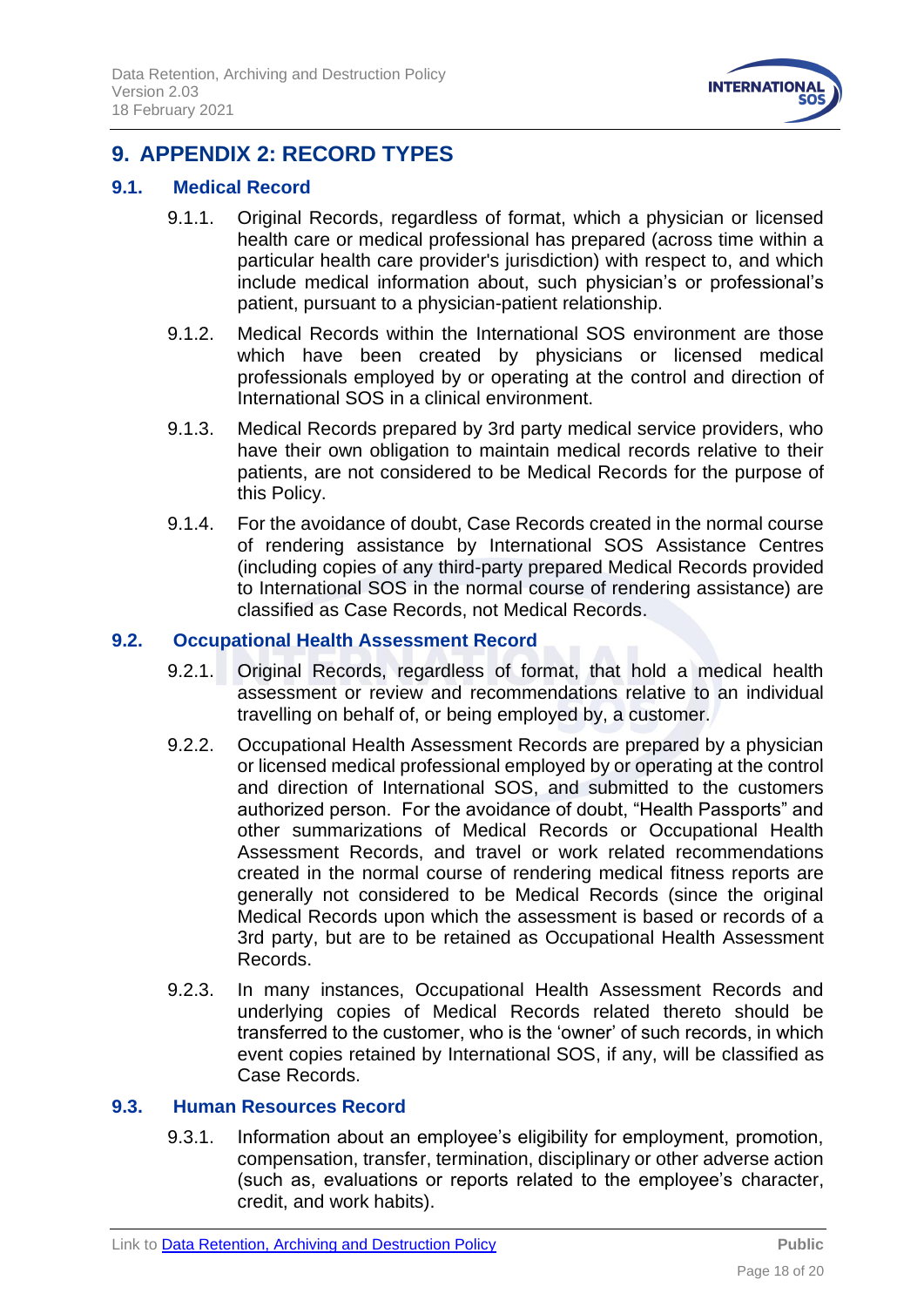

- 9.3.2. The contents of this record may be maintained in paper or electronic format and the following are examples:
	- (a) Pre-employment records (employment application, resume, offer/acceptance letter);
	- (b) Hiring records (confidentiality agreement, conflict of interest questionnaire, arbitration agreement, sign-on bonus agreement);
	- (c) Attendance records (attendance management reports, leave notifications);
	- (d) Compensation statements (salary increases, bonuses, long-term incentives);
	- (e) Disciplinary process documents (performance, behaviour, warnings);
	- (f) Flexible work agreements and related information;
	- (g) Performance appraisals;
	- (h) Development plans;
	- (i) Training, development, and education courses (certificates of completion);
	- (j) Notes of commendation or discipline;
	- (k) Termination documents (resignation letter);
	- (l) Exit interviews.

# <span id="page-18-0"></span>**9.4. Medical and Security Assistance Case Record**

9.4.1. Any combination of text, graphics, data, audio, pictorial or other information representation in digital form that is created, modified, maintained, archived, retrieved or distributed as part of the case management.

# <span id="page-18-1"></span>**9.5. Concierge Services Case Record**

- 9.5.1. Any combination of text, graphics, data, audio, pictorial or other information representation in digital form that is created, modified, maintained, archived, retrieved or distributed as part of the case management.
- 9.5.2. Credit card information is permitted to be stored only if there is an approved and documented business need.
- 9.5.3. All data must be protected as described in all sections of the PCI DSS.
- 9.5.4. The following card holder data is permitted to be stored with conditions:
	- (a) Primary Account Number (PAN)
	- (b) Cardholder name (must be protected if stored in conjunction with the PAN)
	- (c) Service Code (must be protected if stored in conjunction with the PAN)
	- (d) Expiration Date (must be protected if stored in conjunction with the PAN)
- 9.5.5. The following card holder data is not permitted to be stored after completion of authorization:
	- (a) Full Magnetic Stripe (Track 1 or 2 data)
	- (b) CVV2, CVC2, CID, CAV2
	- (c) PIN / PIN Block
- 9.5.6. System and audit logs showing access to stored data must be retained for at least 1-year. Logs must be kept online and available for 90 days.